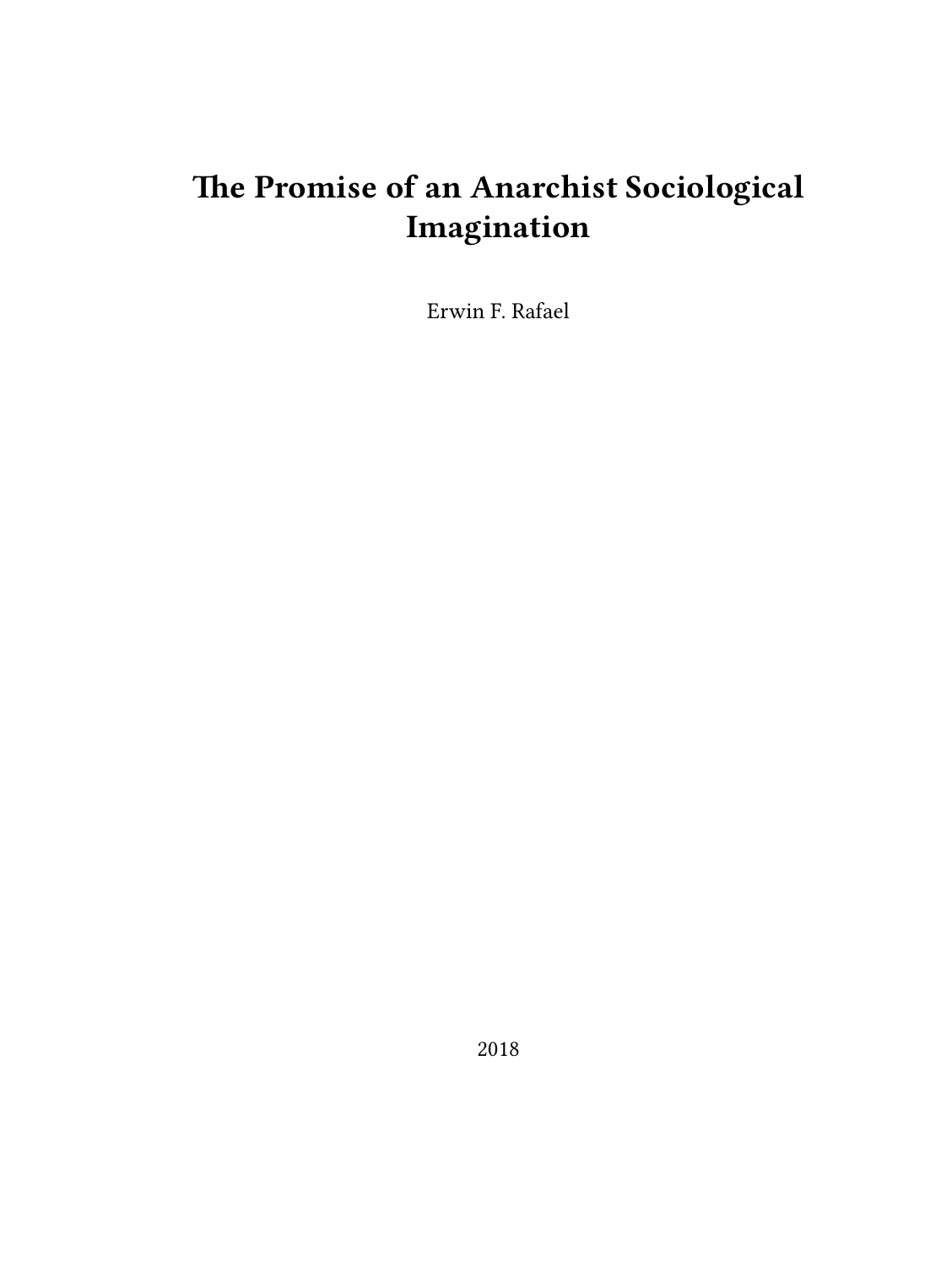# **Contents**

| 3                                                                                                                    |
|----------------------------------------------------------------------------------------------------------------------|
| .5                                                                                                                   |
| The sociological imagination's normative promise $\dots \dots \dots \dots \dots \dots \dots$<br>5                    |
| Affirming the link between sociology and freedom $\dots \dots \dots \dots \dots \dots \dots$<br>6                    |
| Deviations from the sociological imagination's normative promise $\dots \dots \dots$<br>7                            |
| -8                                                                                                                   |
| 9                                                                                                                    |
| The critical edge $\ldots \ldots \ldots \ldots \ldots \ldots \ldots \ldots \ldots \ldots \ldots \ldots \ldots$<br>10 |
| 11                                                                                                                   |
| 13                                                                                                                   |
|                                                                                                                      |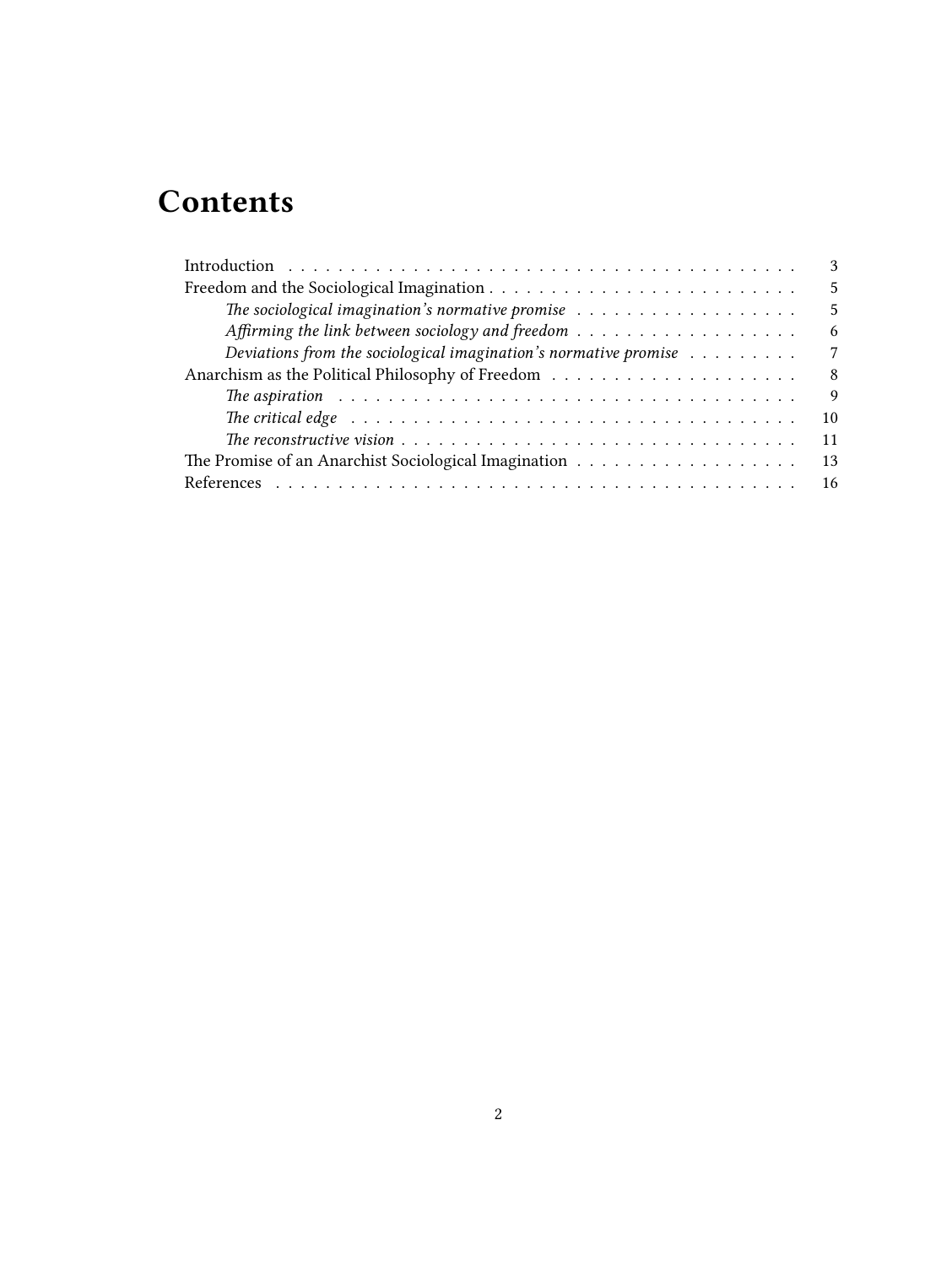You see, I've set my stuff always against various forms of liberalism because those are dominant. But it could just as well  $-$  in fact easier for me  $-$  be set against Marxism. What these jokers — all of them — don't realize is that **way down deep and systematically, I'm a goddamned anarchist**.

— C. Wright Mills (2000:217–218)

## <span id="page-2-0"></span>**Introduction**

July 23, 2018. Batasan Complex, Quezon City, Philippines. The spectacle of Gloria Macapagal-Arroyo staging a political coup d'etat to gain the speakership of the Philippine House of Representatives, effectively grabbing the spotlight away from Rodrigo Duterte in his own State of the Nation Address, was just another belated confirmation of what many people have been suspecting for a long time: the Philippine liberal democratic state is dead. The EDSA Republic – that mishmash of elite rule, foreign interventionism, and neoliberal economic (mis)management coated with democratic rhetoric – has been discredited, "pushed over the cliff" (Bello 2017), and now the vultures are feeding on its carcass. Is there a point in reviving it? Even the Christian Messiah promised his miracles of healing and resurrection only to those worth saving.

Outside the Batasan Complex, several groups converged, shouting "Oust Duterte!" to their heart's content. The motley crew of liberals, national democrats, social democrats, self-styled socialists of different shades, and a not-insignificant number of political opportunists were united not just by their opposition to the Duterte administration, but also in their belief that the state is necessary in bringing about the change that they seek. Whether the call is for a regime change (Tindig Pilipinas 2018) or for a bolder systemic revolution (Block Marcos 2018), the state is an essential element of visions of a post-Duterte future. Faith remains that a political institution that has historically been a bastion of hierarchic domination and violence (Gelderloos 2017) could be turned into an instrument to fight against authoritarianism and elite rule. Truly, as Shantz and Williams (2014:2) put it, "the accumulated experiences, histories and mythologies of centuries of nation-state hegemony make it difficult to even imagine anything that suggests alternative means of arranging society."

The inability (or refusal?) to see the state as the institutional disaster that it is is not just a Philippine affliction but a global one. The turn of the  $20<sup>th</sup>$  century saw the state gutted and consigned to the sidelines with the diffusion of neoliberal ideas in seats of political power. However, the second decade of the 21<sup>st</sup> century has seen farcical call backs to the strong states of yesteryears, with heads of states threatening trade warfare, imposing immigrant controls, and fanning the flames of nationalist-populist jingoism. With the likes of Donald Trump, Rodrigo Duterte, Bassar al-Assad, Jair Bolsonaro, and Xi Jinping serving as poster boys of the new global political order, one wonders how long the facade masking this pile of rubble (The Invisible Committee 2017) would manage to remain in place.

The lack of imagination in the political sphere is matched only by the lack of imagination in the economic sphere. Since the end of the Cold War and the delegitimization of authoritarian socialism (Milstein 2010a), capitalism has reigned supreme globally despite mounting evidence of its historical complicity in exacerbating inequality and poverty (Therborn 2013; Piketty 2014). Neoliberal freedom has turned out to be nothing but individualized conformity, dressed in the discourse of choice. Capitalism has proven to be durable and adaptable, surviving one crisis after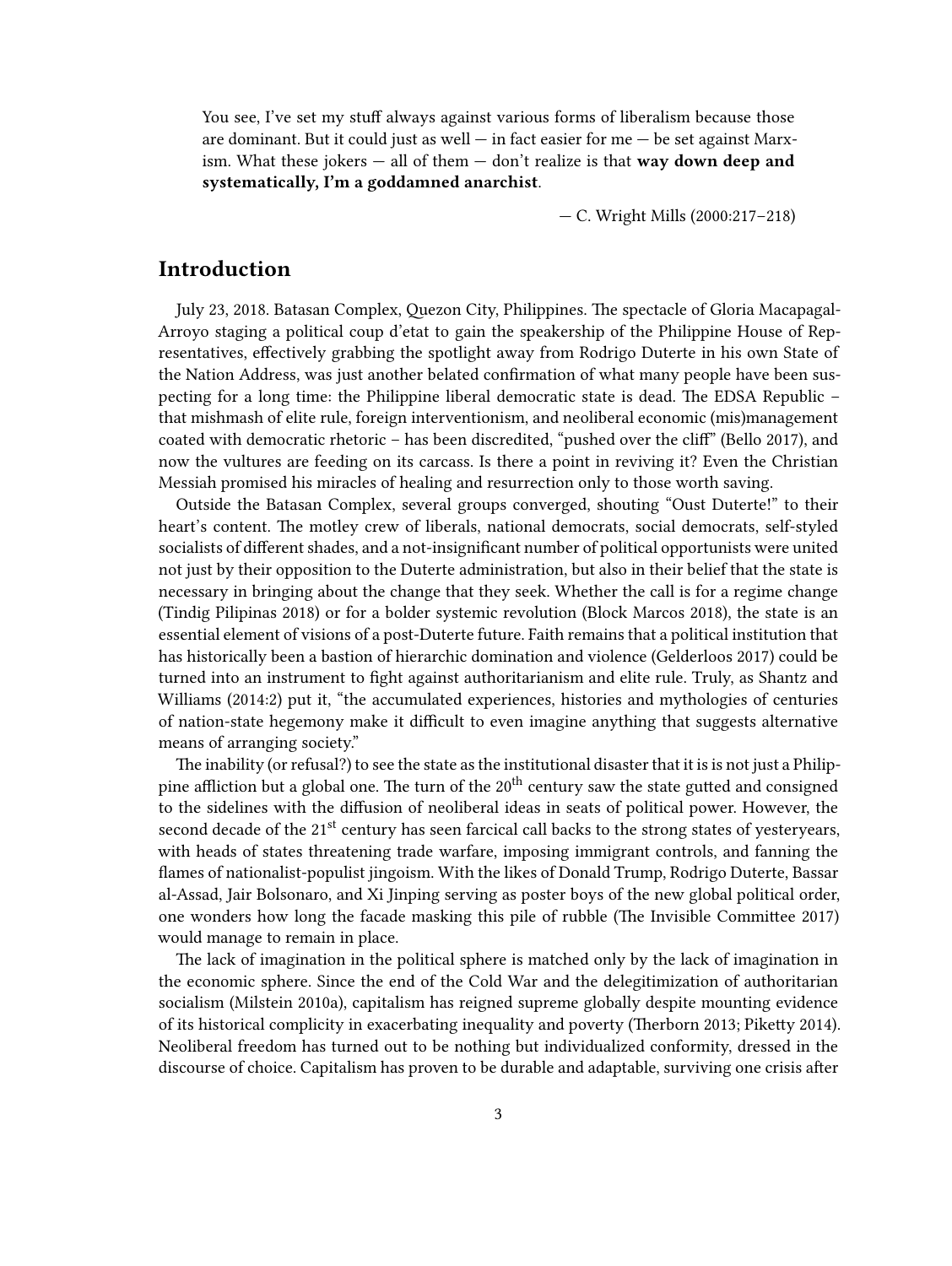another. The Invisible Committee (2014:17) appears to have gotten it right in saying that "we're not experiencing a crisis of capitalism but rather a triumph of crisis capitalism."

Many critics of the global capitalist order fall back to old formulae, trying to gain wisdom from the smoke still emanating from the "extinct volcanoes of Marxism" (Luhmann 1995:1), digging up German, Russian, Italian, and Chinese corpses to pick their brains in search for theoretical guidance to revolutionary practice. Karl Marx (1852/1996:32) once said, "tradition from all the dead generations weighs like a nightmare on the brain of the living," and it is such an irony that many self-declared present-day revolutionaries against capitalism could do no better than to "summon up the spirits of the past, borrowing from them their names, marching orders, uniforms, in order to enact new scenes in world history, but in this time-honored guise and with this borrowed language."

However, it is not all doom and gloom. Successes can be found in the cracks of the global system of control and domination: Chiapas and Cheran in Mexico, El Alto in Bolivia, and Rojava in Syria, to name a few. What these communities have in common is not just a sensibility to relate their personal and community troubles to the global system of control trying to take hold of their lives. These communities also exercise the creative imagination to turn the slogan "Another World Is Possible" into reality, relentlessly refusing to bow down to the common sense of how people's lives should be organized, and boldly asserting their right to self-determination.

How are we to make sense of this mess? C. Wright Mills' (1959/2000) opening statement in *The Sociological Imagination* (hereafter referred to as *TSI*) still resonates today. People still feel that their lives are a series of traps, and that within their everyday worlds, they cannot overcome their troubles. Reason and freedom, the cherished enlightenment values animating the best of the social sciences, remain imperiled with the creeping extension of societies of control (Deleuze 1992) all over the world. However, Mills' (1959/2000:5) diagnosis that what people need is "a quality of mind that will help them to use information and to develop reason in order to achieve lucid summations of what is going on in the world and of what may be happening within themselves" is proving to be insufficient in our over-explained era. "We live enveloped in a fog of commentaries and commentaries on commentaries, of critiques and critiques of critiques of critiques, of revelations that don't trigger anything, other than revelations about the revelations" (The Invisible Committee 2017:6).

What people need now is a quality of mind that will not just help them explain the condition of this world and their place in it, but also help them imagine how another world, another way of relating to each other, and another way of organizing society could be possible. What people need is a quality of mind enlivened by a practical utopian sensibility that does not lose itself in the clouds, but rather sees potentialities for freedom in the present (Milstein 2010a), especially in the everyday practices of resistance against different forms of domination.

What people need now is a quality of mind that lends not only a critical eye for intellectual clarity, but also a reconstructive vision of a society founded on the aspiration for a "free society of free individuals" (Milstein 2010a:12). This, I would argue, is the promise of an anarchist sociological imagination.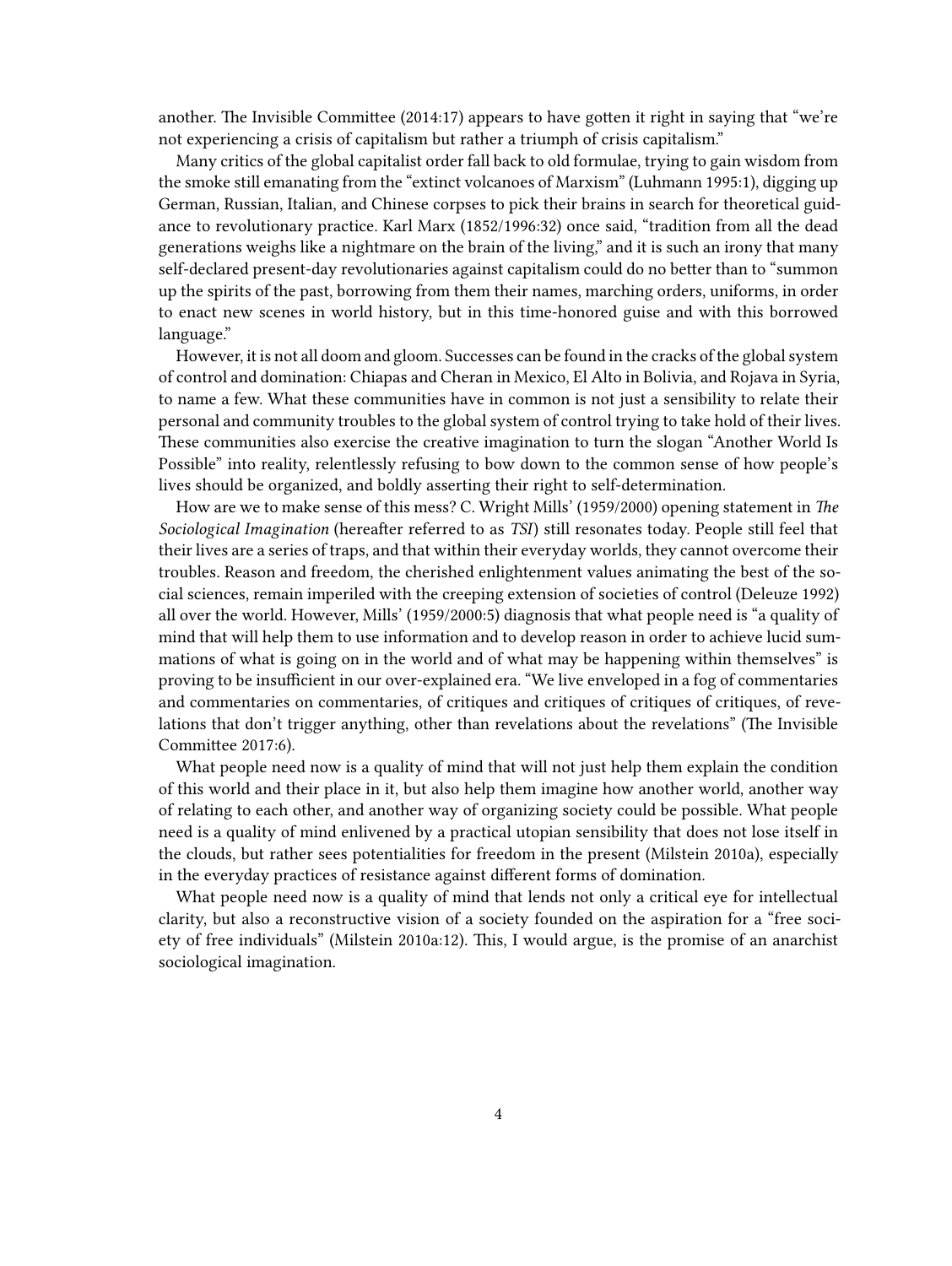## <span id="page-4-0"></span>**Freedom and the Sociological Imagination**

Nowadays, there is rarely a student of sociology who has not been introduced to the discipline through *TSI*. It is an ironic twist of fate, considering that the book was Mills' parting shot to a profession that had become too comfortable serving as handmaiden to people in the halls of power (McQuarie 1989). The sociological imagination is a quality of mind which aims "to grasp history and biography and the relations between the two within society" (Mills 1959/2000:6). More concretely, Mills (1959/2000:6–7) posed the following questions as characteristic of the individual who exercises this imagination:

- 1. What is the structure of this particular society as a whole? What are its essential components, and how are they related to one another? How does it differ from other varieties of social order? Within it, what is the meaning of any particular feature for its continuance and for its change?
- 2. Where does this society stand in human history? What are the mechanics by which it is changing? What is its place within and its meaning for the development of humanity as a whole? How does any particular feature we are examining affect, and how is it affected by, the historical period in which it moves? And this period—what are its essential features? How does it differ from other periods? What are its characteristic ways of history-making?
- 3. What varieties of men and women now prevail in this society and in this period? And what varieties are coming to prevail? In what ways are they selected and formed, liberated and repressed, made sensitive and blunted? What kinds of human nature' are revealed in the conduct and character we observe in this society in this period? And what is the meaning for human nature of each and every feature of the society we are examining?

These questions suggest that understanding personal experience requires a comparative and historical analysis that relates personal circumstances and prospects to the larger structures of society. To elaborate on this, Mills introduced the distinction between personal troubles of milieu and public issues of social structure. Mills (1959/2000:10) noted that "what we experience in various and specific milieu…is often caused by structural changes. Accordingly, to understand the changes of many personal milieus, we are required to look beyond them." The task of the social scientist is "to translate personal troubles into public issues, and public issues into the terms of their human meaning for a variety of individuals" (Mills 1959/2000:187).

#### <span id="page-4-1"></span>*The sociological imagination's normative promise*

In "The Promise," *TSI*'s widely-read opening chapter, Mills made a case for the explanatory and sensitizing promise of the sociological imagination. Much less talked about is the sociological imagination's normative promise, which is elaborated in the book's final four chapters. Exercising the sociological imagination holds the promise of realizing the values of truth, reason and freedom. In forwarding this claim, Mills explicitly harked back to social science's roots. "The role of reason in human affairs and the idea of the free individual as the seat of reason are the most important themes inherited by twentieth-century social scientists from the philosophers of the Enlightenment" (Mills 1959/2000:167).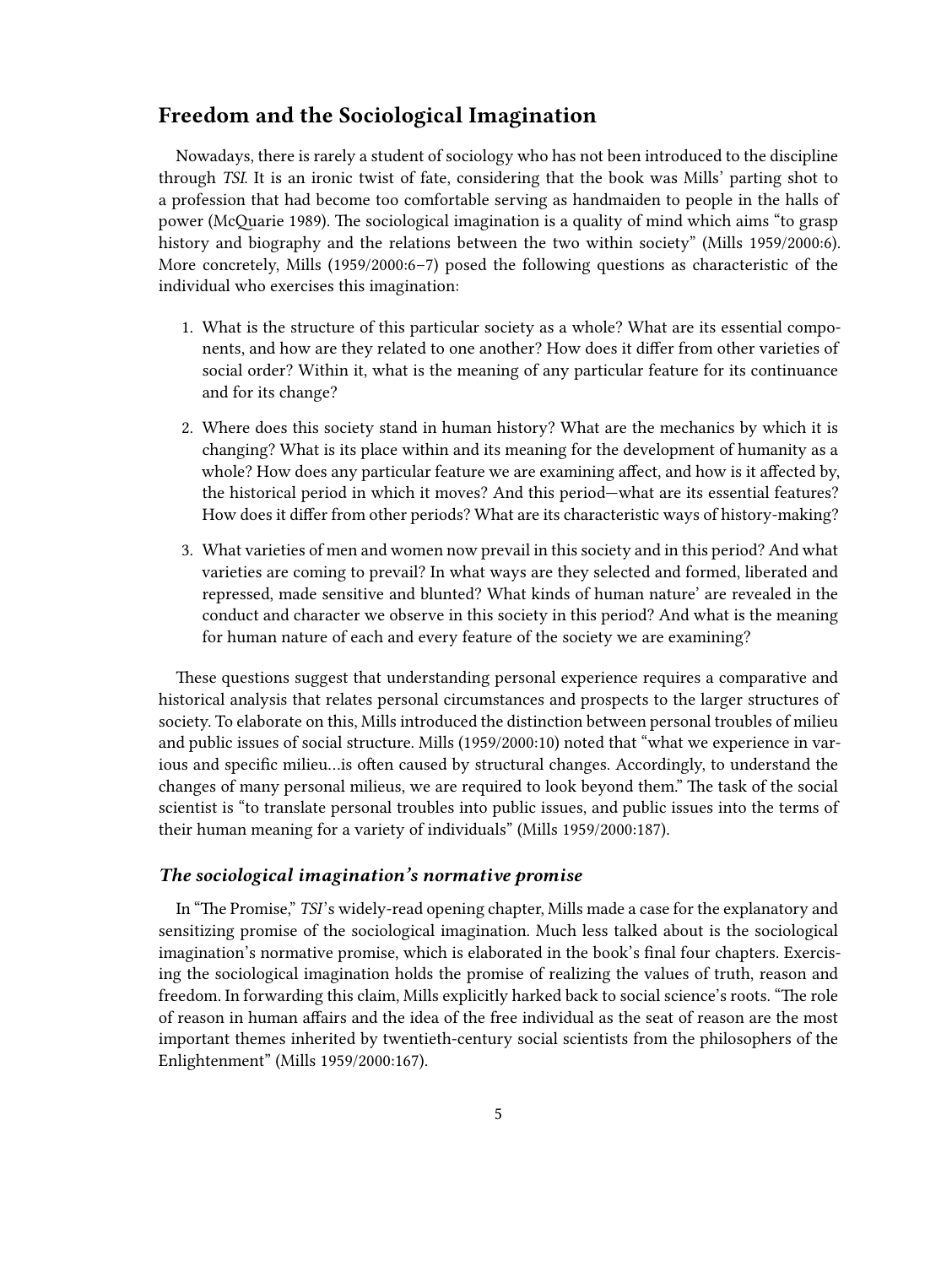For Mills (1959/2000:174), freedom is not just "the chance to do as one pleases; neither is it merely the opportunity to choose between set alternatives. Freedom is, first of all, the chance to formulate the available choices, to argue over them — and then, the opportunity to choose." To become a free individual in a free society is to have the power to create and shape, within the limits of historical possibility, alternative paths to one's future. As freedom is explicitly linked by Mills to the capacity to make decisions, reason plays an important role in its realization. "Within an individual's biography and within a society's history, the social task of reason is to formulate choices, to enlarge the scope of human decisions in the making of history" (Mills 1959/2000:174).

Exercising the sociological imagination is not just aimed at gaining intellectual clarity. This is not to belittle the value of truth, because "in a world of widely communicated nonsense, any statement of fact is of political and moral significance" (Mills 1959/2000:178). But truth for Mills is just a means to a practical political end. "We study the structural limits of human decision in an attempt to find points of effective intervention, in order to know what can and what must be structurally changed if the role of explicit decision in history-making is to be enlarged" (Mills 1959/2000:174). The aim of exercising the sociological imagination is to gain an understanding of historical social structures, and how they are and can be controlled, in order to realize "a society in which all men would become men of substantive reason, whose independent reasoning would have structural consequences for their societies, its history, and thus for their own life fates" (Mills 1959/2000:173–174).

The normative promise of the sociological imagination is a systematic statement of what Mills (1963:606) called knowledge as an ideal. "What knowledge does to a man in clarifying what he is and setting it free — that is the personal ideal of knowledge. What knowledge does to a civilization in revealing its human meaning and setting it free  $-$  that is the social ideal of knowledge." The ideal of knowledge is the enlargement of both individual and collective freedom. That knowledge has instead become an instrument of the elites for the accumulation of power and wealth was Mills' criticism against much of what passed as social science during his time, as can be gleaned in the polemical chapters of *TSI*.

### <span id="page-5-0"></span>*Affirming the link between sociology and freedom*

Mills' idea of a linkage between sociology and freedom has been affirmed by other sociologists. Peter Berger's *Invitation to Sociology* similarly harked back to the enlightenment roots of the socalled humanistic discipline. Berger (1963/2011:176) made a haunting analogy between puppets in a play and men who gained sociological understanding to tease out the connection between sociology and freedom:

We see the puppets dancing on their miniature stage, moving up and down as the strings pull them around, following the prescribed course of their various little parts. We learn to understand the logic of this theater and we find ourselves in its motions. We locate ourselves in society and thus recognize our own position as we hang from its subtle strings. For a moment we see ourselves as puppets indeed. But then we grasp a decisive difference between the puppet theater and our own drama. Unlike the puppets, we have the possibility of stopping in our movements, looking up and perceiving the machinery by which we have been moved. In this act lies the first step towards freedom.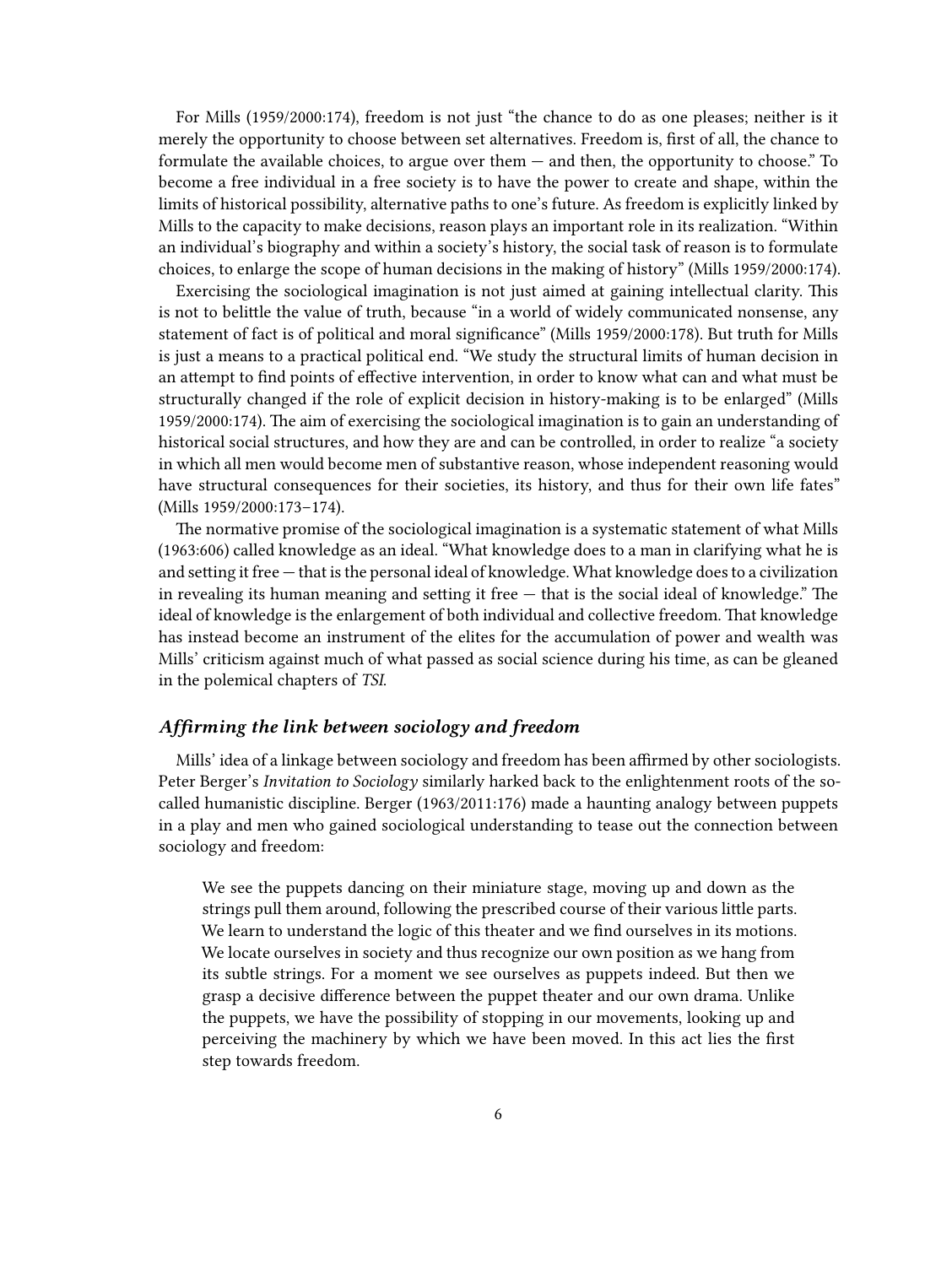Decades after Mills and Berger wrote their influential introductory texts to sociology, Zygmunt Bauman and Tim May (2001:11) also posited freedom as the normative end of sociological thinking:

Sociological thinking, as an antifixating power, is therefore a power in its own right. It renders flexible what may have been the oppressive fixity of social relations and in so doing opens up a world of possibilities. The art of sociological thinking is to widen the scope and the practical effectiveness of freedom.

Echoing Mills' (1959/2000) emphasis on the human variety, Bauman and May (2001) argued that thinking sociologically facilitates mutual agreement, tolerance, and, ultimately, a freer society. "We may better appreciate the human individual in them and perhaps learn to respect that which every civilized society must entitle them in order to sustain itself: their right to do what we do, so that they may choose and practice their ways of life according to their preferences" (Bauman and May 2001:11). This is the key to gaining substantive freedom, for "there are no greater guarantees of individual freedom than the freedom of us all" (Bauman and May 2001:12).

## <span id="page-6-0"></span>*Deviations from the sociological imagination's normative promise*

The link between sociology and freedom has been widely articulated since the publication and popularization of *TSI*. This is not to say, however, that this has translated into practice. "[T]hat sociology is the power of the powerless…is not always the case, particularly in those places where it is practiced that find themselves under increasing pressures to conform to governmental expectations" (Bauman and May 2001:12). Mills would have rolled over his grave had he witnessed the development of fields of sociology that pushed for the application of the sociological imagination in crafting marketing strategies (DeWeese 1983) for the big corporations and power elites that Mills fought against in his lifetime. The sociological imagination has also been watered down with its widespread application for producing soundbites for media outfits, "a fast-food version of nutrient, a sprinkling of holy water on the commercial trend of the moment, and a trivialization of insight" (Gitlin 2000:240).

There have been many initiatives to stay true to Mills' vision of the promise of sociology, with Michael Burawoy's (2016) concept of sociology as a vocation as one prominent recent example. Burawoy argued that while the sensitizing promise of the sociological imagination has been widely recognized, the reception to its normative promise has been more ambivalent. This speaks to the tensions inherent to the practice of sociology between its scientific and political orientation, i.e. its anti-utopian and utopian dispositions (Burawoy 2016). Pre-occupied with the problem of maintaining the scientific pose, many hesitate at Mills' plea for a passionate commitment to the normative goals of the sociological enterprise, not recognizing that "anyone who spends his life studying society and publishing the results*is* acting morally and usually politically as well" (Mills 1959/2000:79).

To realize its normative promise, the sociological imagination needs the infusion of a sensibility that will bring out explicitly its commitment to reason and freedom. Such sensibility should not just aid the sociological imagination in critically exposing structural hindrances that prevent the realization of its cherished values, but also in articulating a reconstructive vision of how such values could take root and flourish in society. This suggests the practice of sociology not just as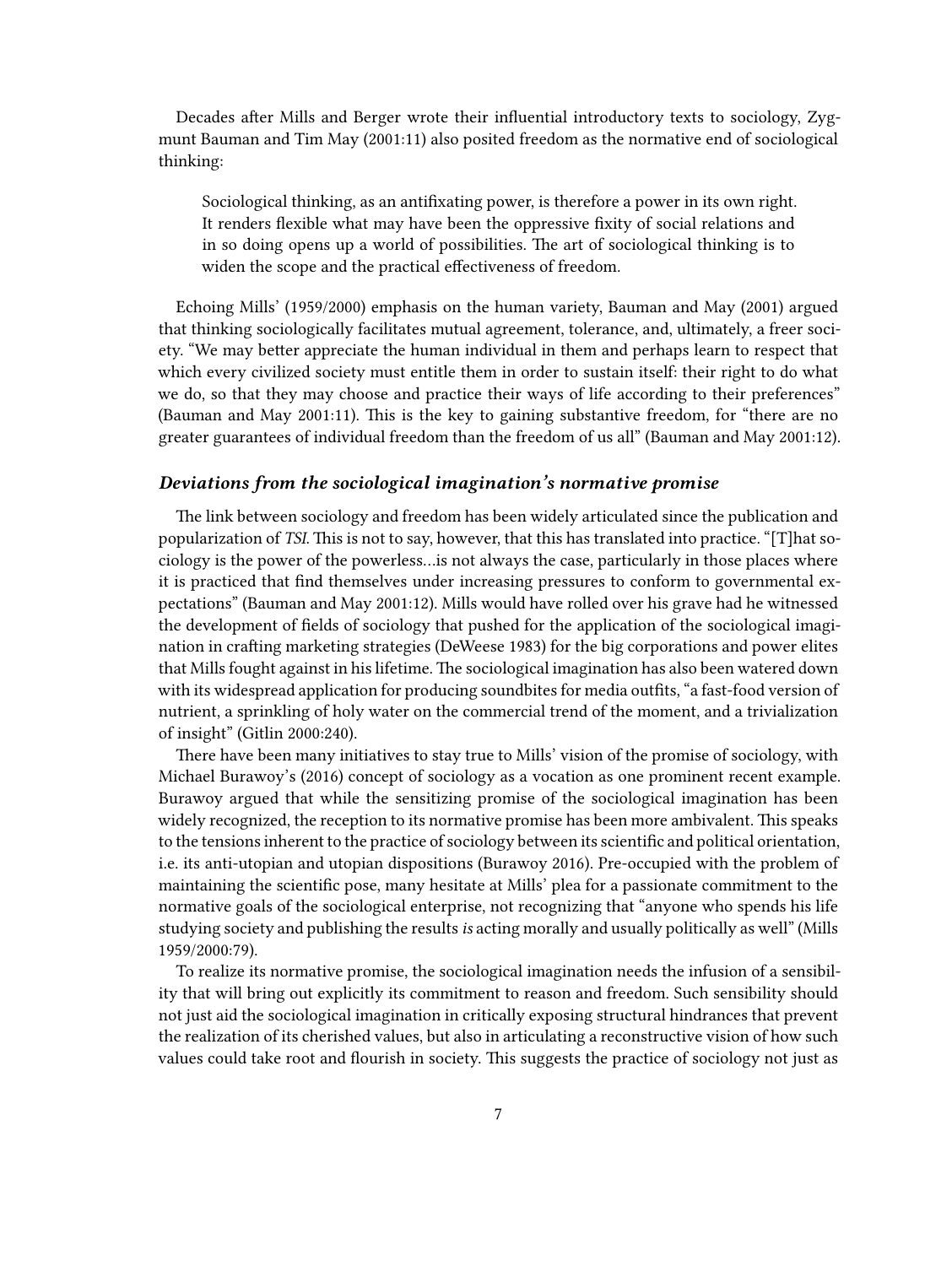a scientific enterprise but also as a political project (Burawoy 2016). Following Mills' (1962) lead, this project should be grounded in a political philosophy that provides an ideology in terms of which certain institutions and practices are justified and others attacked, an ethic or an articulation of ideals, strategies and programs that embody both ends and means, and a clear theoretical conceptualization of the human individual, society and history.

Insofar as the values of reason and freedom are cherished ends, I argue that the political philosophy that would imbue the sociological imagination with the sensibility that would realize its normative promise is the much-maligned philosophy of anarchism.

## <span id="page-7-0"></span>**Anarchism as the Political Philosophy of Freedom**

At the start of the 20<sup>th</sup> century, Emma Goldman (1910) noted how anarchism had to contend "with the combined ignorance and venom of the world it aims to reconstruct." A century after Goldman's observation, anarchism remains "one of the most demonized and misconceived political ideologies of our times" (Wigger 2016:129). The marginalization and misunderstanding of anarchism has been largely caused by the repudiation, ridicule, and misconception of proponents of contending philosophies: liberals, neoliberals, and most specially Marxists (Critchley 2013).

Carne Ross (2019) posits that anarchism is one of the oldest political philosophies in the world, as it could be conceptualized simply as how humans organized their affairs before authority and government existed. If we equate anarchism generally to anti-authoritarianism (Gelderloos 2010), we could say that anarchic strains of thought had been around since the first attempts to fight against tyrannical rule (Bookchin 1982), including non-Western contexts (Ramnath 2019).

Anarchism as a distinct Enlightenment-era political philosophy in Europe began to take shape when William Godwin penned a theory of a stateless society and Pierre-Joseph Proudhon (1840/ 1994:209) declared "as man seeks justice in equality, so society seeks order in anarchy." These initial ideas would be expounded on, developed, and refined by several generations of radicals including Mikhail Bakunin, Peter Kropotkin, Emma Goldman, Gustav Landauer, Rudolf Rocker, and Errico Malatesta to fill out what would be called classical Anarchism. This so-called big-A Anarchism (Milstein 2010a) thrived as part of a large internationalist left until it suffered a decisive blow with the defeat of the Spanish anarchists under the hands of the combined forces of fascism and authoritarian socialism during the Spanish revolution in the 1930s.

After decades of going under the radar because of the hegemony of liberal democracy and authoritarian socialism after World War II, the black flag of anarchism saw the light of day again during the tumultuous but inspiring year of 1968 (Bookchin 1971; Ward 1982/1996), which marked the flourishing of the so-called new social movements (Day 2004). During the anti-globalization protests in November 1999 against the World Trade Organization in Seattle, the "new anarchists" (Graeber 2002) took center stage and triggered the anarchist turn (Critchley 2013) in anticapitalist organizing and theorizing. The new anarchism that emerged at the turn of the 20<sup>th</sup> century combined the basic tenets of classical Anarchism with elements from Situationist thought, social ecology, feminism, anti-nuclear movements, the Do-It-Yourself and insurrectionary philosophy of the Autonomen of West Germany, and the anti-globalization and indigenous resistance sparked by the Zapatista uprising in Chiapas, Mexico (Milstein 2010b).

It is this so-called "small-a" anarchism that I refer to as the political philosophy that would revitalize the sociological imagination. I define anarchism as a critical and reconstructive philos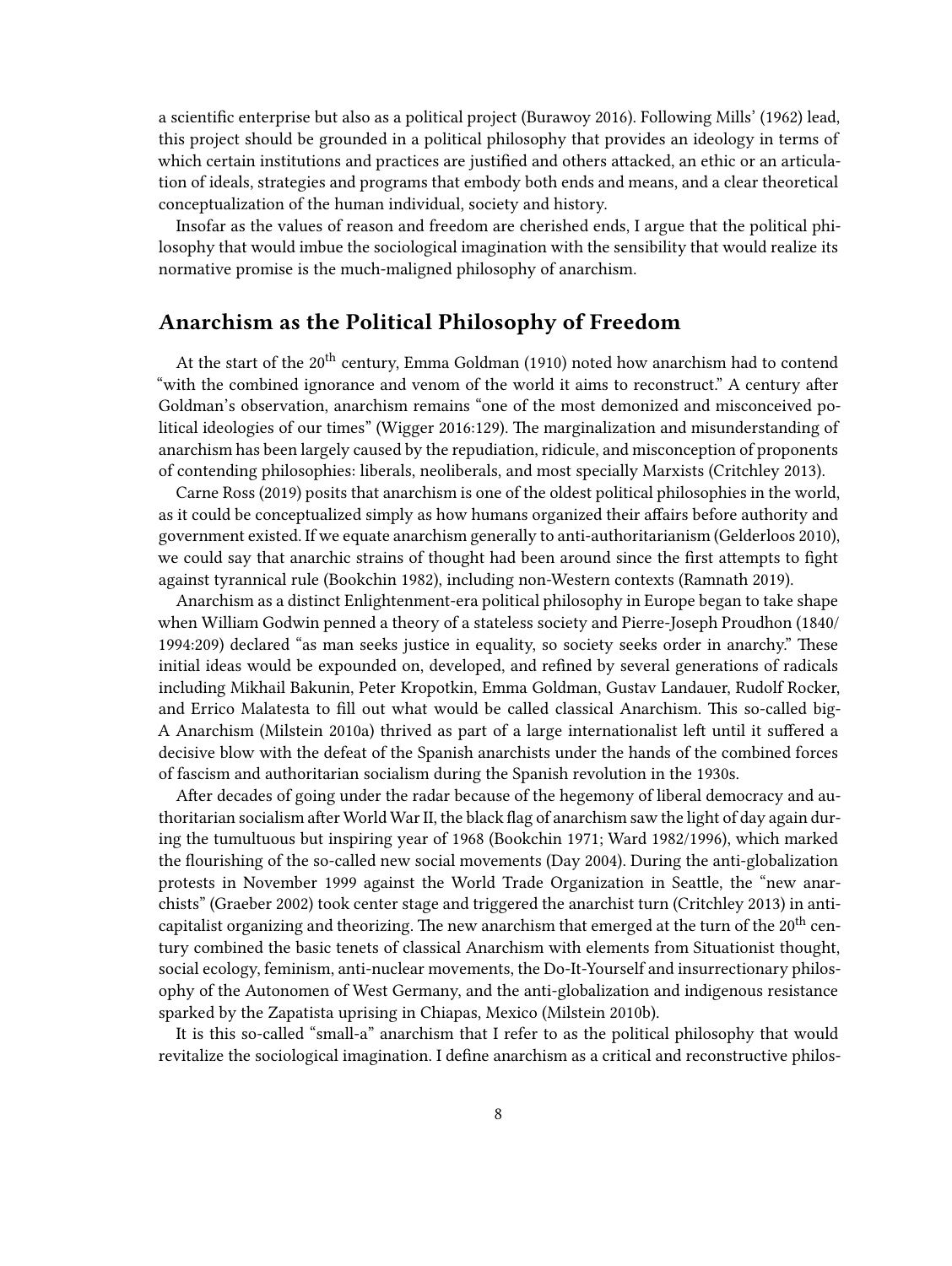ophy of "striving toward a free society of free individuals" (Mills 2010a:12). I will unpack this definition by elaborating on three elements: the philosophy's aspiration, its critical edge, and its reconstructive vision.

### <span id="page-8-0"></span>*The aspiration*

A free society of free individuals sounds "deceptively simple" (Milstein 2010a:12). Anarchism is an attempt to synthesize the liberal aim of "an individual who can live an emancipated life" and the socialist aim of "a community structured along collectivist lines." (Milstein 2010a:13). Anarchism acknowledges the tension between individual and collective freedom, and instead of propping up one side of the equation like liberalism and authoritarian socialism did, anarchism asks the more pragmatic question: "Acknowledging this self-society juggling act as part of the human condition, how can people collectively self-determine their lives to become who they want to be and simultaneously create communities that are all they could be as well?" (Milstein 2010a:14).

Anarchism's attempt to engage a seemingly unbridgeable conceptual chasm has been used to characterize it as a mere intersection of several ideologies (Miller 1984) or a point of overlap between liberalism and socialism (Heywood 2012) instead of a distinct coherent philosophy. Laurence Davis (2019:48) contended, however, that "far from being a weakness or a sign of incoherence, efforts by anarchists to maximize individuality *and* community highlight anarchism's pluralistic and contested character, and its ideologically unique balancing of individuality and community in a dynamic and creative tension." Anarchists engage this tension between individual and social freedom and turn it into a creative exercise, "figuring out ways to coexist and thrive in our differentiation" (Milstein 2010a:15). This tension underlies anarchism's recognition of human diversity and experimental spirit, which allows it to remain a "practice-grounded political ideology" (Davis 2019:65) as opposed to a praxis of theory (Bookchin 1971) that both liberalism and scientific socialism had become.

The anarchist combination of individual and collective freedom as a mutual but tension-filled aspiration stems from its view of society as a network of relationships instead of an agglomeration of discrete human individuals. This relational view can be gleaned from Gustav Landauer's (1910/2010:214) conception of the state as a social relationship which can only be destroyed "by people relating to one another differently." It underlies The Invisible Committee's (2014) reflection on the relationship between freedom and friendship, how the two words share the same linguistic roots, and why "freedom isn't the act of shedding our attachments, but the practical capacity to work on them, to move around in their space, to form or dissolve them" (The Invisible Committee 2009:32). It informs Nick Montgomery and carla bergman's (2017:126–127) beautiful conception of freedom: "If relationships are what compose the world—and what shape our desires, values, and capacities—then freedom is the capacity to participate more actively in this process of composition."

The anarchists' relational view of society resonates with Mills' (1959/2000) argument that the individual and society cannot be understood apart from each other, imploring us to use our sociological imagination to make explicit the relationship between biography and history, and between private troubles and public issues. Bauman and May (2001:5) similarly viewed human actions as elements of wider figurations, which led them to propose the following central question of sociology: "How do the types of social relations and societies that we inhabit relate to how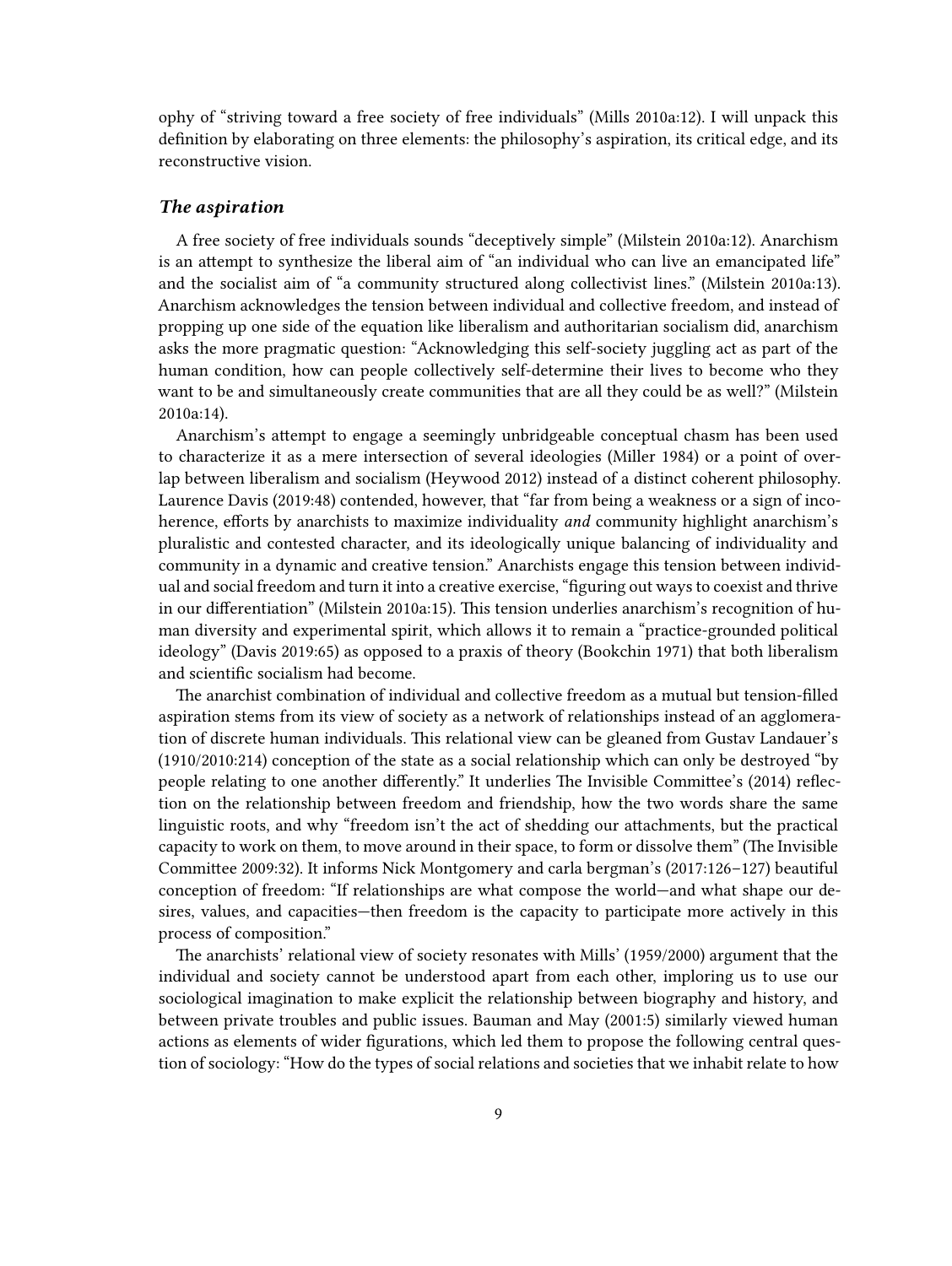we see each other, ourselves and our knowledge, actions and their consequences?" This anarchist and sociological convergence on a relational view of society results to an affinity in aspirations of an enlarged space for individuals of independent reasoning, i.e. free individuals who could meaningfully participate in making collective history (Mills 1959/2000).

## <span id="page-9-0"></span>*The critical edge*

As part of a large tradition of Leftist thinking that emerged in opposition to capitalism in the  $19<sup>th</sup>$  century, anarchism has always possessed a critical edge. However, it has often been overlooked in inventories of critical systems of thought, unlike Marxism and even more recent approaches like feminism, postcolonialism, postmodernism, and poststructuralism (Wigger 2016). This oversight may be due to the perception that anarchism is primarily a political project (Wigger 2016), rather than a coherent system of thought, helped in no part by the reluctance of many anarchists to engage with academia, which is viewed as a part of modern society's array of hierarchical and dominating institutions (Shantz and Williams 2014).

Classical Anarchism set itself up against capitalism, the state, and organized religion. This opposition is rooted in the theory that all forms of government – state and non-state alike – rest on violence and are therefore wrong and unnecessary (Goldman 1910). Angela Wigger (2016:134) argued that "it might be more accurate to label Anarchism as essentially anti-capitalist first, and to subordinate the question of overcoming the state as part of Anarchism's agenda to defeat capitalism," based on the association of Anarchists with The First International. However, as Goldman (1910:22) made clear, "while all Anarchists agree that the main evil today is an economic one, they maintain that the solution of that evil can be brought about only through the consideration of *every phase* of life, — individual, as well as the collective; the internal, as well as the external phases."

The revitalized anarchism of the late  $20<sup>th</sup>$  century expanded its critique to hierarchy in general. Murray Bookchin was a key figure in this reinvention, building on the work of Kropotkin to integrate the principles of ecology and anarchism, develop a holistic theory of hierarchy, and "find the unifying threads that overcome the disjunctions between nonhuman and human nature" (Bookchin 1982:iv). Bookchin (1982:4) defined hierarchy as "a complex system of command and obedience in which elites enjoy varying degrees of control over their subordinates without necessarily exploiting them." The abolition of exploitative bourgeois class relations would not necessarily lead to a freer and more egalitarian society if other forms of hierarchies are perpetuated, e.g. the emergence of the coordinator class in Marxist-Leninist projects (Albert 2004). Anarchist critique transcends class-based critique, creating affinities with different struggles that aim to defeat structures of oppression and subjection in all spheres of social life (Wigger 2016).

Anarchism's critique of hierarchy and domination is primarily an ethical one, centered on defending freedom from the crippling effects of vertical power relationships. The struggle against domination proceeds from the premise that vertical authority usurps the power of people to collectively achieve their potential. "There's nothing oppressive about power per se," said the Crimethinc collective (2018:9). "Many kinds of power can be liberating…there are ways to develop your capabilities that increase others' freedom as well." It is when power-together relations are supplanted by power-over relations (Milstein 2010a) that the people's capacity for collective selfdetermination and self-organization gets stifled.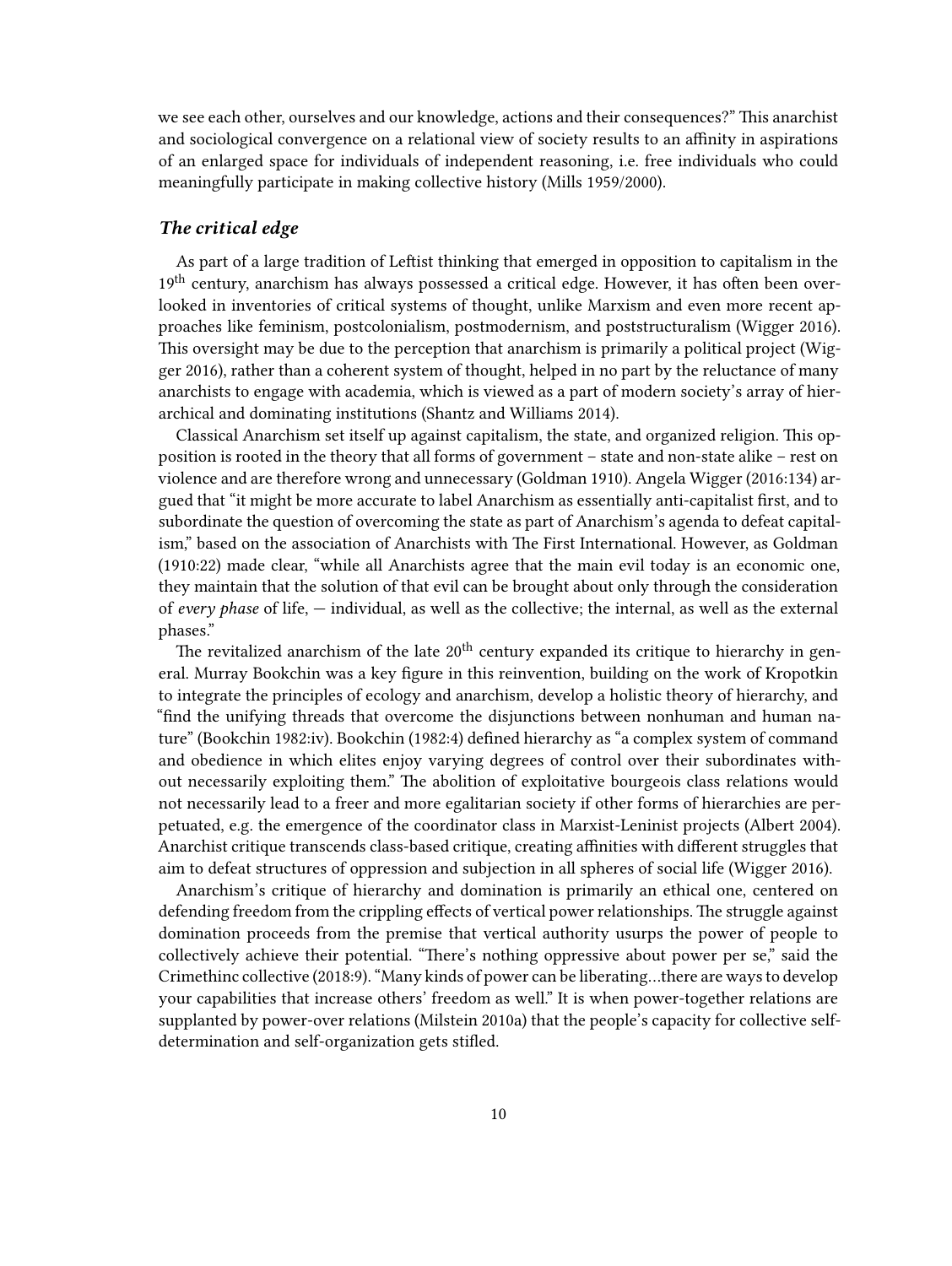To deepen their critique of the social psychological aspect of hierarchic relations, anarchists have increasingly drawn on Baruch Spinoza's concept of joy, not in its usual usage as a synonym to happiness, but rather as the capacity to affect and be affected (Montgomery and bergman 2017). Drawing on post-structuralist and autonomist influences, recent anarchist literature defines its broad object of critique using the concept of Empire, "the web of control that exploits and administers life – ranging from the most brutal forms of domination to the subtlest inculcation of anxiety and isolation," which "separate people from their power, their creativity, and their ability to connect with each other and their worlds" (Montgomery and bergman 2017:48). Anarchists argue that Empire's subjection of people to hierarchic organization close off or inhibit them from their capacity to participate in composing relations, i.e. in shaping their world(s). Empire transmits sad affects, not in the sense of a feeling of despair or unhappiness, but in the incapacitation of people to collectively feel or do something new. The joyless life under Empire is a regimented life that attempts "to bring us all into the same world, with one morality, one history, and one direction and to convert differences into hierarchical, violent divisions" (Montgomery and bergman 2017:48). Joylessness goes hand in hand with unfreedom.

The anarchist ethical critique of hierarchical relations has been supported by practical arguments, especially in the anarchist ecological literature. Bookchin's (1964; 1982) expansion of Kropotkin's exploration of a natural basis for non-hierarchic organization was a forerunner in this regard. Healthy ecosystems are characterized by complexity that hinges on the principle of unity in diversity. Humans have been dangerously simplifying their environment, undoing the complexity which was a product of organic evolution. The simplification of nature by humans is exemplified by widescale urbanization, which is rapidly replacing the organic with the inorganic. The massive scale of urbanization is causing not just environmental destruction but also logistical problems of organization, including transportation, housing, and food production. This leads to ecological imbalances that imperil nature's capacity to support highly complex life forms. Human ecological destruction may be traced to humans' hierarchical attitude towards nature. This, in turn, may be traced to humans' hierarchical attitude towards fellow humans. A practical case could be made then against hierarchic organization as the biggest threat to human survival (Bookchin 1982). Anarchist thought has contributed much to the expanding literature implicating Empire to the problem of planetary climate change (Sethness-Castro 2012; Kahn 2010).

### <span id="page-10-0"></span>*The reconstructive vision*

More than its expansive critique of domination, anarchism is distinguished from other political philosophies by its emphasis on a vision of a society that has transcended hierarchical relations. While its critical edge asserts the idea of liberation or negative freedom, i.e. "freedom from," its vision gives equal importance to positive freedom, i.e. "freedom to" (Milstein 2010a). The anarchist vision is reconstructive. It is not a mere thought experiment, but a reality lived through transformative praxis (Wigger 2016). Anarchism has a utopian but at the same time practical sensibility. As Milstein (2010a:67) put it:

The utopian sensibility in anarchism is this curious faith that humanity can not only demand the impossible but also realize it. It is a leap of faith, but grounded in and indeed gleaned from actual experiences, large and small, when people gift egalitarian lifeways to each other by creating them collectively.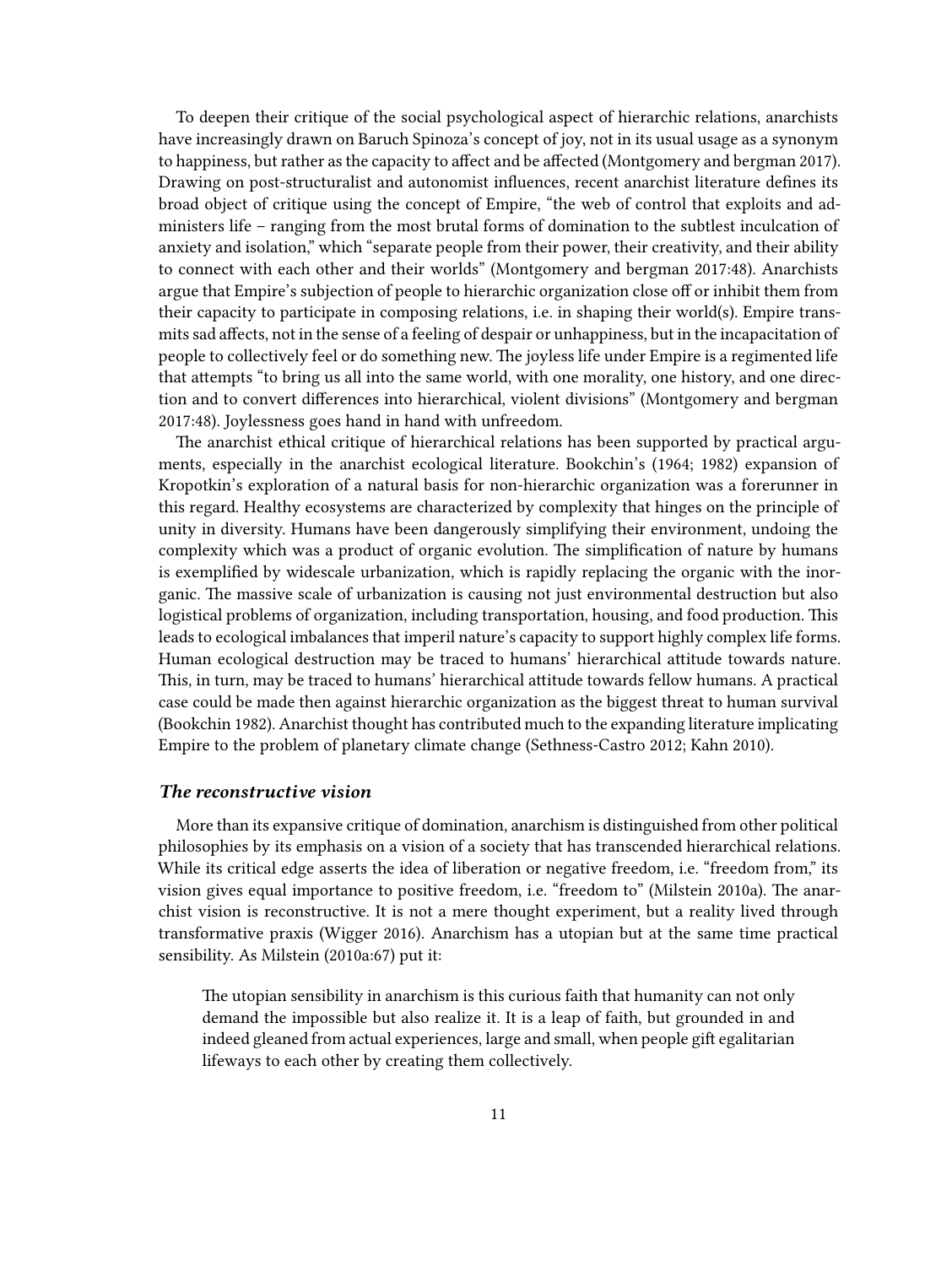The practical utopianism of anarchism rests on the observation that non-hierarchic forms of organizing and of relating to each other already exist in our day-to-day lives. Colin Ward (1982/ 1996:18) interpreted anarchism not as a speculative vision of a future society, but as a "description of a mode of human organization, rooted in the experience of everyday life, which operates side by side with, and in spite of, the dominant authoritarian trends of our society." Existing human organization may be viewed as being of two types: one which is forced on people and run from above, and the other which is run from below, which can not force people to do anything, and which people are free to join or free to leave alone (Ward 1966). Anarchists advocate largening the scope of the second type of organization, which we all participate in whenever we engage with others through non-controlling associations and relationships. Paul Goodman (1945/2010:25) argued that "a free society cannot be the substitution of a new order for the old order; it is the extension of spheres of free action until they make up most of the social life."

Anarchist ideas on revolution are paradoxically proximate but distant at the same time. On one hand, the revolution is proximate because there are plenty of examples of non-hierarchic organizing, mutual aid, cooperative relations, and everyday resistance against domination that already provide materials for an anarchist society, "like a seed beneath the snow, buried under the weight of the state and its bureaucracy, capitalism and its waste, privilege and its injustices, nationalism and its suicidal loyalties, religious differences and their superstitious separatism" (Ward 1982/1996:18). On the other hand, the revolution is distant because it requires not just a widespread transformation in form but also in substance of the relations that compose the world. In her explanation of the failure of the Bolsheviks to bring about a true socialist revolution in Russia, Goldman (1923/2003:259) insisted that a true revolution requires a fundamental transvaluation of values: "Our institutions and conditions rest upon deep-seated ideas. To change those conditions and at the same time leave the underlying ideas and values intact means only a superficial transformation, one that cannot be permanent or bring real betterment."

Because of the necessity of substantive, not just formal, transformation, and because the seeds of the revolution already exist in the present, anarchists insist that means and ends should be commensurable in realizing its reconstructive vision, as "the means employed become, through individual habit and social practice, part and parcel of the final purpose" (Goldman 1923/2003:260). This ethical position undergirds the primary methods of anarchist transformative praxis, namely direct action and prefiguration. Direct action means getting things done in the present without representation, proceeding from the conviction that "the only way to build such new social relationships and institutions is to birth and nurture them ourselves" (Milstein 2010a:71). Prefiguration means that anarchist strategies and tactics ought to reflect the anarchist end, as "getting there already brings new forms of organization and institutions into being" (Wigger 2016:134). As Goldman (1923/2003:262) beautifully put it:

To-day is the parent of to-morrow. The present casts its shadow far into the future. That is the law of life, individual and social. Revolution that divests itself of ethical values thereby lays the foundation of injustice, deceit, and oppression for the future society. The *means* used to *prepare* the future become its *cornerstone*.

The focus of anarchist strategy "lies on the presence rather than the future" (Wigger 2016:134). The realization of the anarchist vision of a joyful transformation of life under Empire lies not in the pursuit of a lofty distant goal directed by a universal theory, but through struggling in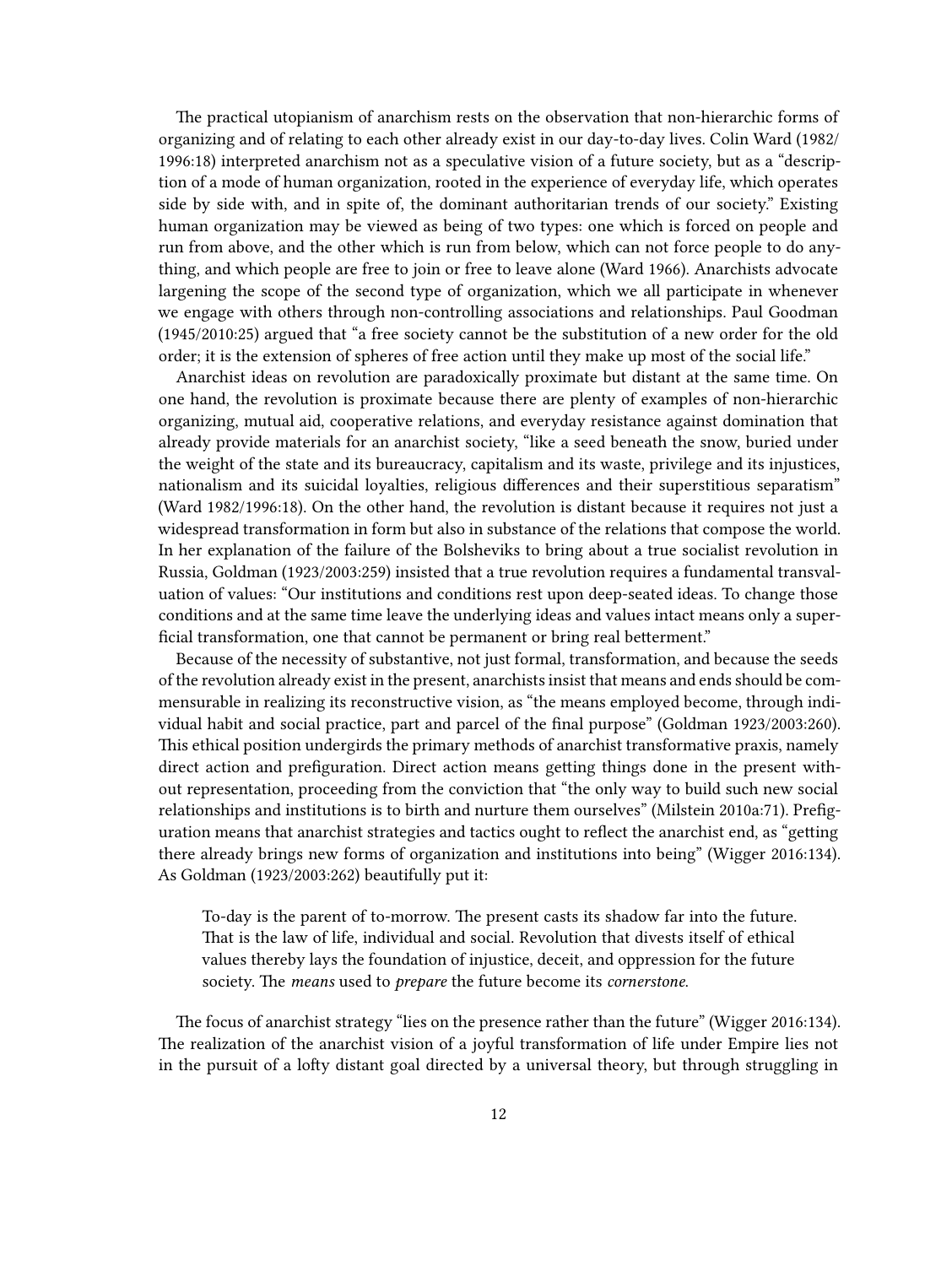one's own situation (Montgomery and bergman 2017). There is no ironclad program on the future (Goldman 1927). Many contemporary anarchistic movements take inspiration from the Zapatistan idea of *preguntando caminamos* – 'asking, we walk.' (Sitrin 2012). This open-endedness distinguishes anarchism from liberalism and Marxism, the bourgeois scientificism of which make both these political philosophies the 'praxis of theory' (Bookchin 1971), which has the intellectual consequence of imposing bounds upon the horizons within which society can be conceptualized (Holloway 2002). Anarchist theorizing, in contrast, is primarily informed and driven by actual participation in different struggles to gain spaces of freedom in the cracks of Empire. Montgomery and bergman (2017:27) called this form of theorizing as affirmative theory:

Theory can also explore connections and ask open-ended questions. It can affirm and elaborate on something people already intuit or sense. It can celebrate and inspire; it can move. We want a kind of theory that participates in struggle and the growth of shared power rather than directing it or evaluating it from outside. We are after a kind of theory that is critical but also affirmative. Rather than pointing to the limits or shortcomings of movements and declaring what they should do, affirmative theory homes in on the most transformative edges and margins.

The reconstructive vision of anarchism is dynamic, embracing the complexity of society by acknowledging and working with lateral and historical differences, and accepting a multiplicity in forms of struggles against domination. In the practice of direct action and prefigurative politics, "present-tense experiments and practices are always unfinished and imperfect, and thus in process" (Wigger 2016:135). The anarchists' processual understanding of its vision stimulates creative audacity, which allows the imagination and actualization of alternative pathways to a free society of free individuals.

# <span id="page-12-0"></span>**The Promise of an Anarchist Sociological Imagination**

The shared concern with social structures and their implications on individual and collective freedom creates affinities between sociology and anarchism. Many scholars have attempted to synthesize the two traditions. One of the forerunners in this regard is Howard Ehrlich, a selfidentified anarchist sociologist (1991) who was a leading figure in the Radical Sociology Movement of the late 1960s. Ehrlich did not explicitly outline what an anarchist sociology could look like or what its aims could be. His scholarship instead reflects the praxis of the engaged antiauthoritarian intellectual (Ehrlich 2001), who is concerned not so much with theory-building but rather with producing and contributing knowledge that would be of use to movements fighting for the enlargement of freedoms.

Jonathan Purkis (2004) offered a more defined vision of how an anarchist sociology could look like in practice. He posed the following questions to animate the sociological research agenda and bring it to an anarchist direction: "How is power formed and perpetuated? Why do people desire their own oppression? How should we research these things sensitively? What should we do with the results when we get them?" (Purkis 2004:53–54).

So far, the most promising attempt at a synthesis between anarchism and sociology is by Jeff Shantz and Dana Williams. Their attempted marriage between the two systems of thought leans more towards anarchizing the sociological tradition than sociologizing anarchist practice. Shantz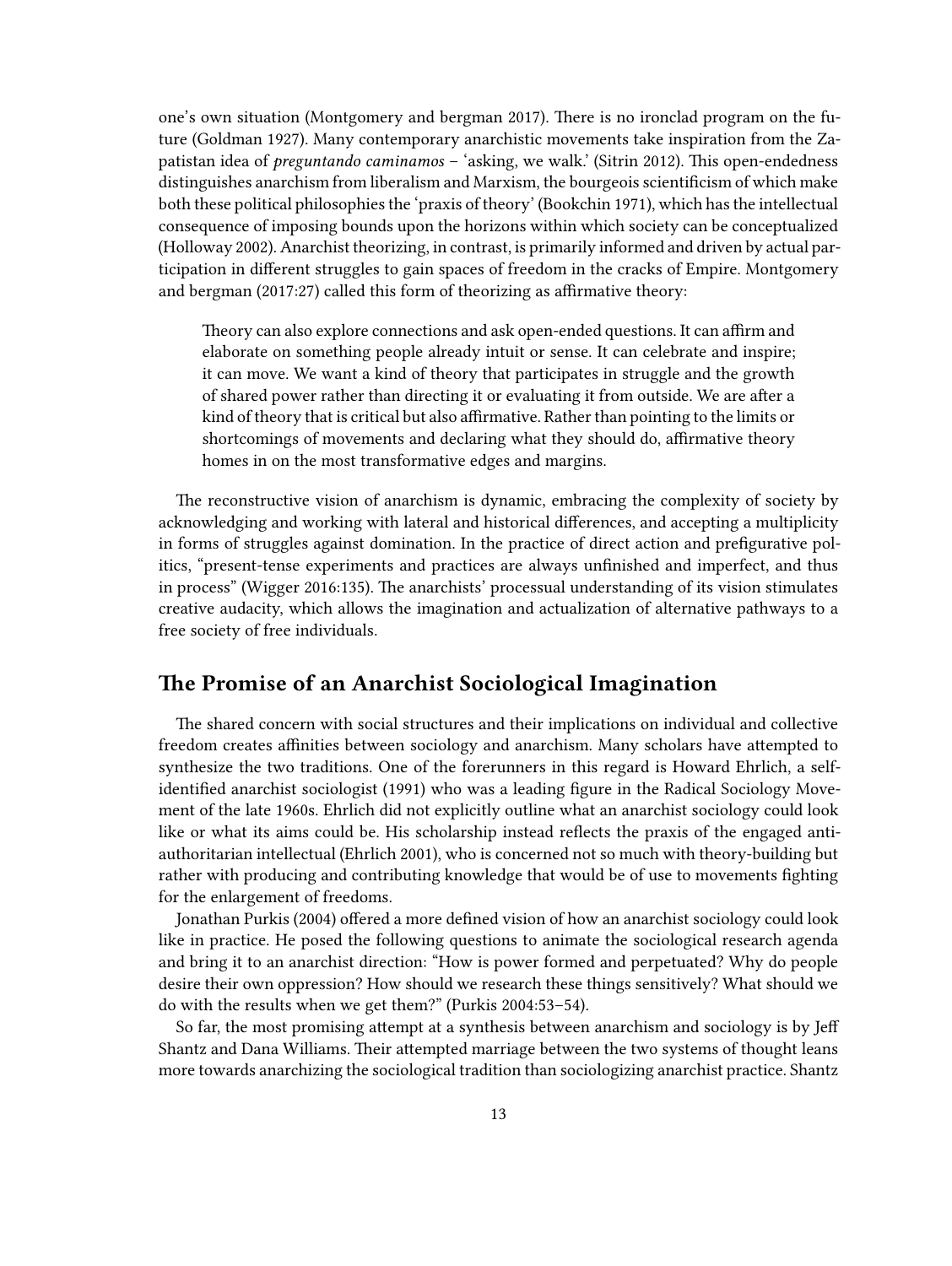and Williams (2014:9) defined anarchist sociology as "the action-oriented study and theoreticallyinformed transformation of societies." This means revitalizing sociology with the infusion of the ethics that animate anarchism. "Since anarchism is rooted in values and practice, we seek to recenter sociology upon key anarchist values and foci, particularly freedom, anti-authoritarianism, direct action, mutual aid, and decentralization" (Shantz and Williams 2014:11).

My call for an anarchist sociological imagination does not stray far from Shantz and Williams' vision for an anarchist sociology. However, while Shantz and Williams' intervention aims at reinventing the sociological discipline itself, I retain Mills' original concept of the sociological imagination as a non-disciplinal sensibility that sociologists and non-sociologists alike would find useful in understanding society and one's place in it. Infusing the sociological imagination with an anarchist sensibility entails moving beyond grasping history and biography and their relations within society. It means posing the aspiration for freedom front and center as the motivation driving the act of making sense of the world. It means substantially living in the present, inhabiting and being attuned to situations in order to find opportunities for resisting domination and expanding freedom. It means being actively engaged in transformative struggles against Empire.

To this end, I propose the following supplement to Mills' list of questions that animate one who exercises the sociological imagination:

- 4. How is freedom defined in this society at this point in history? How actively do people participate in composing the relationships that comprise their world? What institutional arrangements impede people from formulating alternatives and making choices on how to live their lives? What forms of control and domination are legitimated and what are frowned upon? Which group of people gets to exercise more control over their lives than others?
- 5. How is domination and control resisted in this society? Which group of people are leading this resistance? How are people creating spaces of collective self-determination within the web of control enveloping them? What ways of organizing are being offered and tested as alternatives to the dominating relationships engendered by Empire? How are these initiatives exposing cracks in the edifice of Empire? How could these alternatives to the dominant order be affirmed, defended, and linked with other transformative struggles?

The anarchist sociological imagination does not differ from Mills' concept in terms of his prescription to spell out intersections between history and biography within society. It demands, however, an explicit articulation of the sociological imagination's normative aspiration for freedom, much like how anarchism "brings an egalitarian ethics out into the world, making it transparent, public, and shared" (Milstein 2010a:49). This offers ethical directionality to one's effort to gain a sociological understanding of one's situation. I proceed from the premise that all attempts at understanding the world are ethically-informed. Insisting on a so-called value-free "scientific" stance in social inquiry is itself an ethical position, albeit largely a white Eurocentric and patriarchal one (Montgomery and bergman 2017). As Milstein (2010a:48–49) noted,

Humans have shown themselves capable of almost unlimited imagination and innovation…People have used this capacity to do both great good and great harm…It makes sense to first ask what people want to do and why, from an ethical standpoint, and then get to the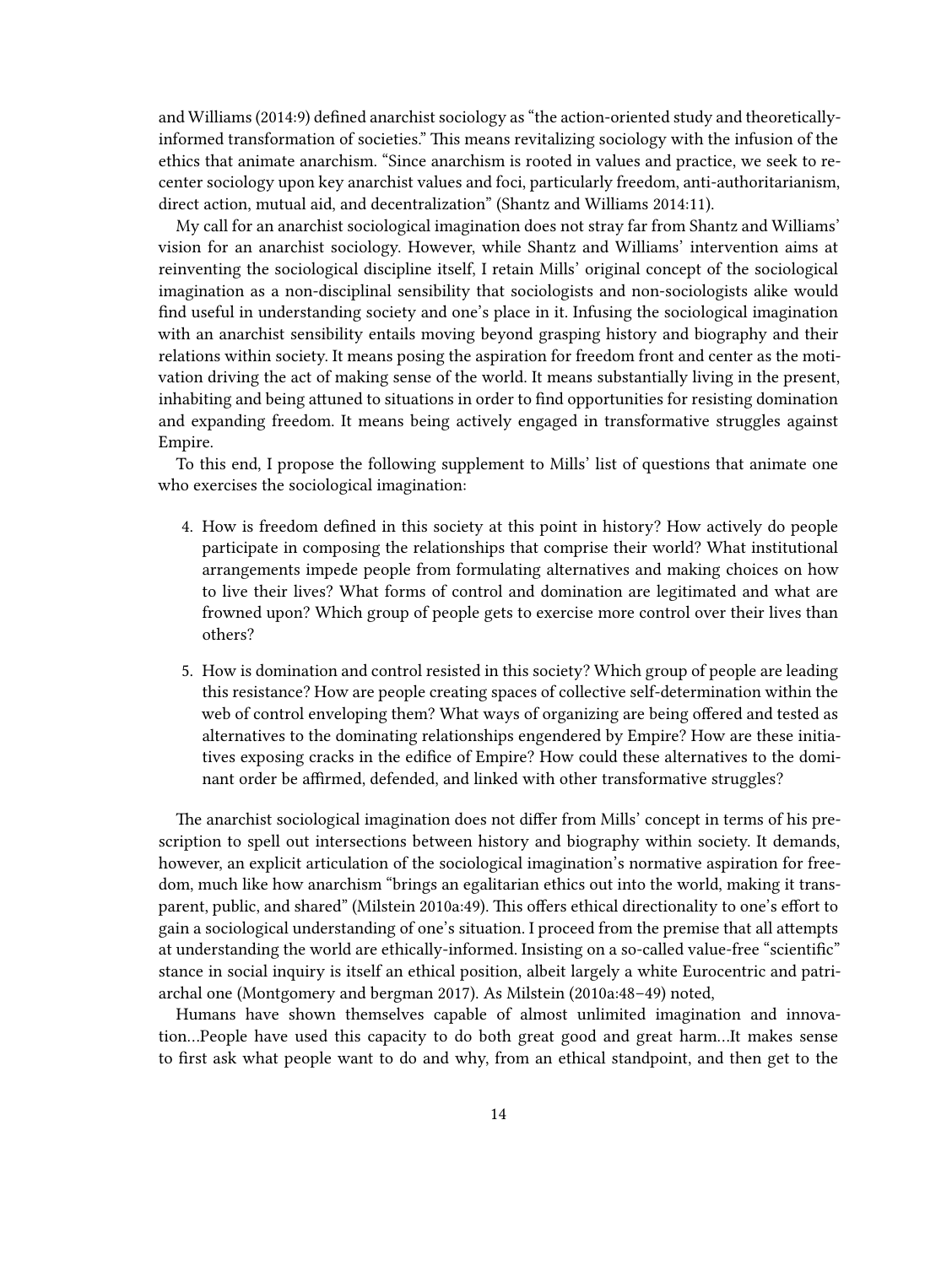pragmatic how-to questions. The very process of asking what's right is how people fill out ethics in praxis, to meet new demands and dilemmas, new social conditions and contexts.

Advocating for an anarchist sociological imagination does not mean insisting that one should subscribe fully to anarchism before such imagination could be exercised. In the same vein that the goal of anarchism is not to turn everyone into anarchists but rather "to encourage people to think and act for themselves, [and] to do both from a set of emancipatory values" (Milstein 2010a:49), the call for an anarchist sociological imagination is meant to encourage people to think sociologically with a clear eye toward realizing its normative promise of individual and collective freedom. Going back to Berger's (1963/2011) puppet theater analogy, sociological understanding does not stop at realizing that we are puppets being pulled by the subtle strings of the structures of the society we live in. Rather, we seek to understand the logic of this puppet theater and the mechanisms by which we have been moved in order to reduce our being puppets and to gain more substantive control over our lives.

The why of knowledge is just as important as the how. The individual who practices the anarchist sociological imagination takes seriously questions regarding the purpose of knowledge. The promise of freedom would only be realized if it serves as the goal of sociological understanding from the onset. By insisting on the explicit articulation of its normative goals, the anarchist sociological imagination brings to the fore Mills' polemic against both a social science concerned with trivial content and a social science that serves the interest of the power elites. Both trivialization and instrumentalization of sociological knowledge are especially acute in academia, which is plagued by the problems of impenetrable intellectualization posing as professional advance in knowledge and technologization in the interests of research funders. As Hartung (1983:88) noted, "once a theory is taken from the streets or factories and into the academy, there is the risk that revolutionary potential will be subverted to scholarship." The anarchist sociological imagination seeks to preserve knowledge's revolutionary and emancipatory potential.

Aside from exposing and explaining structural impediments to freedom, the anarchist sociological imagination actively seeks exemplars of resistance against domination. The important enterprise of translating personal troubles to public issues goes hand-in-hand with translating individual to collective struggles. It is not a matter of people needing to understand how systems of control work before effective resistance could be waged. A lot of times, it is through acts of resistance that mechanisms of domination get revealed in ways that compel collective responses (Montgomery and bergman 2017).

The individual who exercises the anarchist sociological imagination possesses a quality of mind that is not only critical but also reconstructive, seeing not only structural constraints to but also structural possibilities for freedom. Reconstructive vision is the product of both an awareness of the bigger picture and of being intensely present in situations. One becomes aware of the structural opportunities for expanding freedom sociologically through systematic comparative and historical analysis, and in an anarchist fashion through actual prefigurative practice of ways of living and organizing that eschew domination and control. This means taking seriously Mills' (1959/2000) advice that one should learn to use one's life experience in intellectual work and be personally involved in every intellectual product one's involved in. The exercise of the anarchist sociological imagination is not a detached intellectualism but an active transformative praxis.

The anarchist sociological imagination looks beyond the state and other types of formal hierarchical organizations that are the usual objects of interest of sociological investigation in its search for viable alternatives to the ways of life offered by Empire. It questions the efficacy of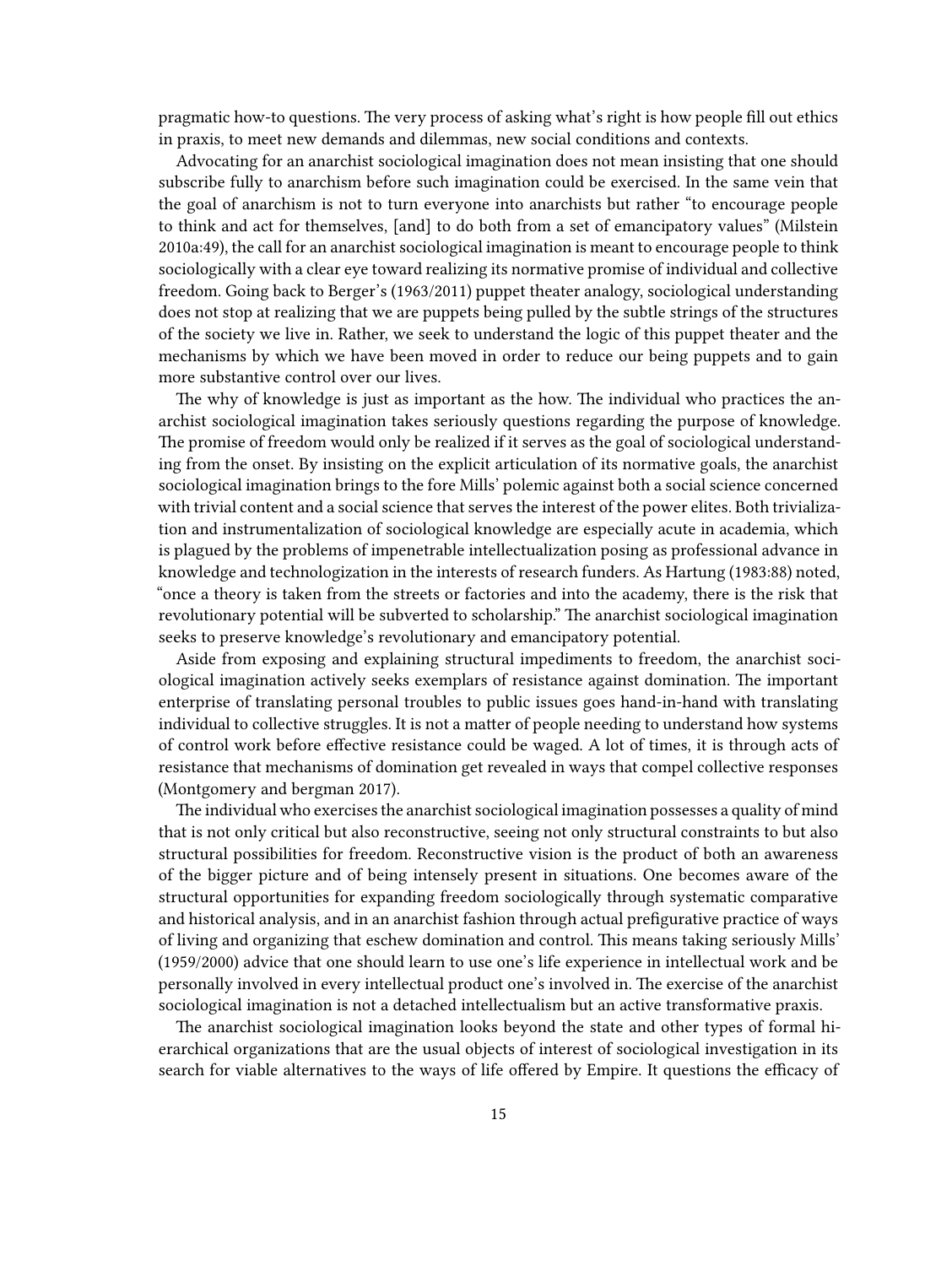using vertical power relations such as statist and managerialist solutions in realizing egalitarian ends and substantive freedom. It trains the spotlight on the voluntary cooperation and largely non-hierarchical ways of relating and organizing that characterize a significant portion of social life (Shantz and Williams 2014; Ward 1982/1966). It proceeds from the anarchist premise that the seeds to realizing a free society of free individuals are on hand and not something that would manifest only in a post-revolutionary future.

The anarchist sociological imagination's emphasis on finding potential for freedom in the present is not based on an unfounded optimism or a naïve positive view of human nature. Instead, it stems from the recognition and acceptance of society's complexity. Domination is the outcome of responding to complexity through simplification (Bookchin 1982). The anarchic response, on the other hand, means learning to live with complexity, just like how one steers through the waves in navigating the ocean. Uncertainty is seen as a necessary correlate to complexity. As Montgomery and bergman (2017:33) noted, "uncertainty is where we need to begin, because experimentation and curiosity is part of what has been stolen from us. Empire works in part by making us feel impotent, corroding our abilities to shape worlds together." Despite the overbearing reality of unfreedom in the hierarchical world of Empire, things can become, and in many instances are already, otherwise.

Freedom is the chance to create, deliberate on, and choose alternative pathways in life (Mills 1959/2000). Expanding spaces of individual and collective freedom goes hand in hand with acknowledging the human variety and celebrating these differences. In a complex world, there could be no hard blueprint to an emancipated future. Struggles against domination and control look different everywhere because everywhere is different (Montgomery and bergman 2017). A crucial goal in comparative and historical analysis is finding affinities between these struggles, and subsequently creating connections that would facilitate the increase in collective transformative power (Montgomery and bergman 2017).

We do not seek the illusory intellectual security of a universal theory of human history and society, an unfortunate legacy of Empire that plagues modern systems of thought including sociology. The sociological imagination should serve not as a blanket with which to smother our aspirations for freedom with technocratic prescriptions of how we should live our lives, but as "a helpful lens to view the potentially most successful avenues towards change" (Shantz and Williams 2014:10). Its normative promise would be realized only if the way we think is itself an exemplar of the freedom we aspire for: cognizant of human diversity, non-controlling in purpose, and experimental in spirit. The anarchist sociological imagination engenders a quality of mind that seeks to understand the world not in order to command it, but to support and participate in the process of its joyful transformation towards a free society of free individuals.

## <span id="page-15-0"></span>**References**

Albert, Michael. 2004. *Parecon: Life After Capitalism*. USA: Verso.

Bauman, Zygmunt, and Tim May. 2001. *Thinking Sociologically*, 2<sup>nd</sup> ed., United Kingdom: Blackwell Publishing.

Berger, Peter. 1963/2011. *Invitation to Sociology: A Humanistic Perspective*. New York: Open Road Integrated Media.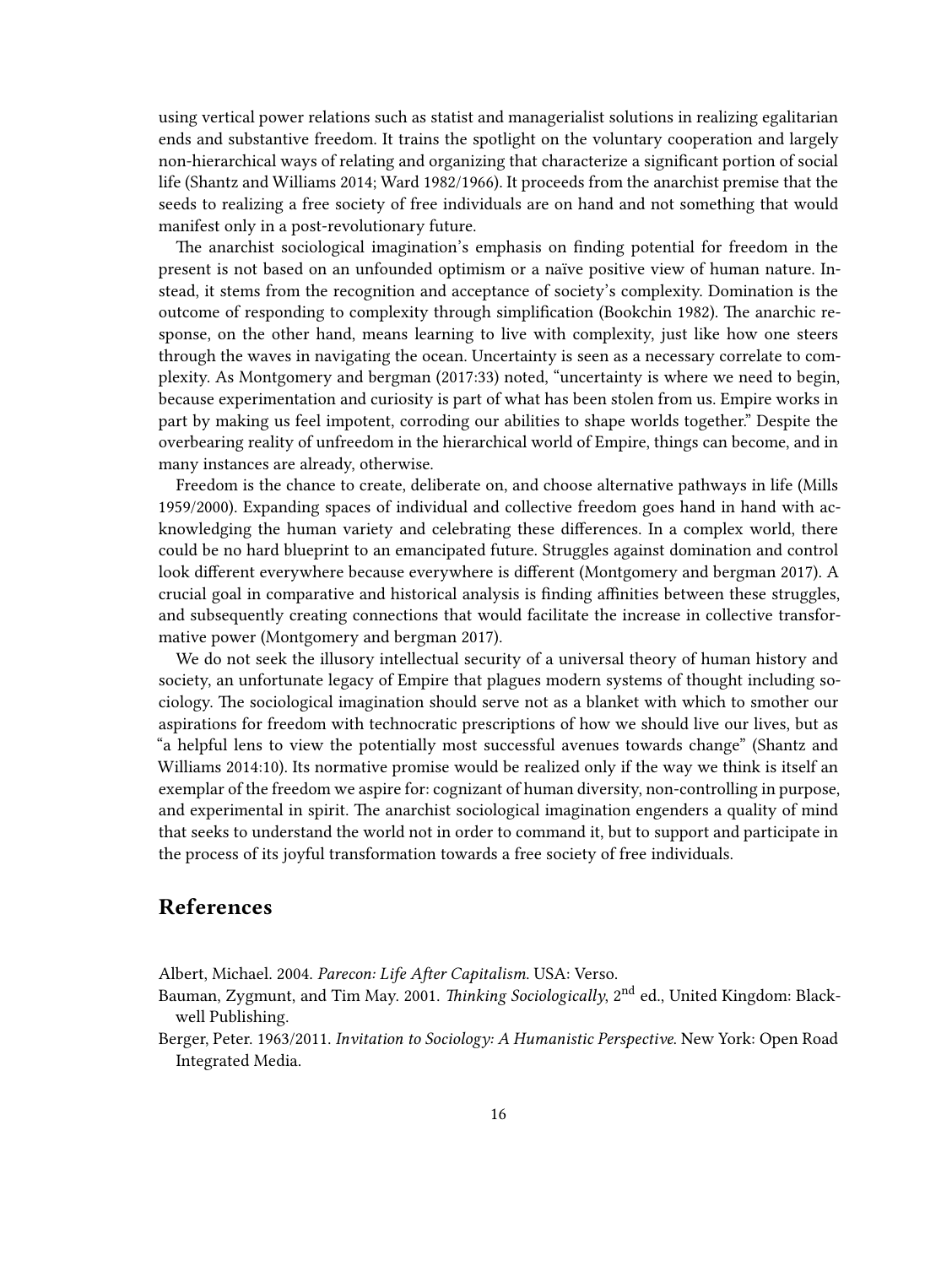- Bello, Walden. 2017, February 24. "March, but not Mourn the Demise of EDSA Republic." Retrieved July 31, 2018([www.rappler.com](https://www.rappler.com/thought-leaders/162359-march-mourn-not-the-demise-edsa-republic)).
- Block Marcos. 2018, July 22. "#OUSTDUTERTE: A Call for the Downfall of the Duterte Presidency. Retrieved July 31, 2018 [\(www.facebook.com](https://www.facebook.com/BlockMarcosNow/photos/a.140888889720365/464960860646498)).
- Bookchin, Murray. 1964. *Ecology and Revolutionary Thought*. Retrieved May 30, 2018 [\(dward](http://dwardmac.pitzer.edu/anarchist_archives/bookchin/ecologyandrev.html)[mac.pitzer.edu](http://dwardmac.pitzer.edu/anarchist_archives/bookchin/ecologyandrev.html)).
- Bookchin, Murray. 1971. Listen, Marxist! Retrieved July 1, 2018([theanarchistlibrary.org](https://theanarchistlibrary.org/library/murray-bookchin-listen-marxist)).
- Bookchin, Murray. 1982. *The Ecology of Freedom:The Emergence and Dissolution of Hierarchy*. Palo Alto, California: Cheshire Books.
- Burawoy, Michael. 2016. Sociology as a Vocation. *Contemporary Sociology* 45(4):379–393.
- Crimethinc. 2018. *To Change Everything*. Retrieved July 31, 2018([crimethinc.com\)](https://crimethinc.com/zines/to-change-everything).
- Critchley, Simon. 2013. "Introduction." Pp. 1–6 in *The Anarchist Turn*, edited by J. Blumenfeld, C. Bottici, and S. Critchley. London: Pluto Press.
- Davis, Laurence. 2019. "Individual and Community." Pp. 47–70 in *The Palgrave Handbook of Anarchism*, edited by C. Levy and M. S. Adams. Palgrave MacMillan.
- Day, Richard. 2004. From Hegemony to Affinity. *Cultural Studies* 18(5):716–748.
- Deleuze, Gilles. 1992. Postscript on the Societies of Control. *October* 59:3–7.
- DeWeese, L. Carroll III. "Social Research in Industry." Pp. 165–171 in *Social Research in Industry*, edited by H. E. Freeman, R. R. Dynes, and W. F. Whyte. San Francisco: Jossey Bass.
- Ehrlich, Howard. 1991. "Notes from an Anarchist Sociologist: May 1989." Pp. 233–248 in *Radical Sociologists and the Movement: Experiences, Lessons, and Legacies*, edited by M. Oppenheimer, M. J. Martin, and R.F. Levine. Philadelphia: Temple University Press.
- Ehrlich, Howard J. 2001. On Scholars, Intellectuals, and Anarchists. *Social Anarchism* 29:45.
- Gelderloos, Peter. 2010. *Anarchy Works*. Retrieved June 20, 2018([theanarchistlibrary.org\)](https://theanarchistlibrary.org/library/peter-gelderloos-anarchy-works).
- Gelderloos, Peter. 2017. *Worshiping Power: An Anarchist View of Early State Formation*. California: AK Press.
- Gitlin, Todd. 2000. "Afterword" Pp. 229–242 in C. Wright Mills. (1959/2000). *The Sociological Imagination*. New York: Oxford University Press.
- Goldman, Emma. 1910. *Anarchism and Other Essays*. Retrieved on September 21, 2018 [\(theanar](https://theanarchistlibrary.org/library/emma-goldman-anarchism-and-other-essays)[chistlibrary.org](https://theanarchistlibrary.org/library/emma-goldman-anarchism-and-other-essays)).
- Goldman, Emma. 1923/2003. *My Disillusionment in Russia*. Mineola, New York: Dover Publications, Inc.
- Goldman, Emma. 1927/2007. *My Further Disillusionment in Russia*. Read Books.
- Goodman, Paul. 1945/2010. "The May Pamphlet." Pp. 21–54 in *Drawing the Lines Once Again*. CA: PM Press.
- Graeber, David. 2002. The New Anarchists. *New Left Review* 13(6): 61–73.
- Hartung, Beth. 1983. Anarchism and the Problem of Order. *Mid-American Review of Sociology* 8(1): 83–101.
- Heywood, Andrew. 2012. *Political Ideologies: An Introduction, 5th ed*. Basingstoke: Palgrave MacMillan.
- Holloway, John. 2002. *Change the World Without Taking Power: The Meaning of Revolution Today*. London: Pluto Press.
- The Invisible Committee. 2009. *The Coming Insurrection*. Los Angeles, CA: Semioetext(e).
- The Invisible Committee. 2014. *To Our Friends*. Translated by Robert Hurley. Retrieved on April 27, 2018([illwilleditions.noblogs.org](https://illwilleditions.noblogs.org/files/2015/09/Invisible-Committee-To-Our-Friends-IWE-final-Read.pdf)).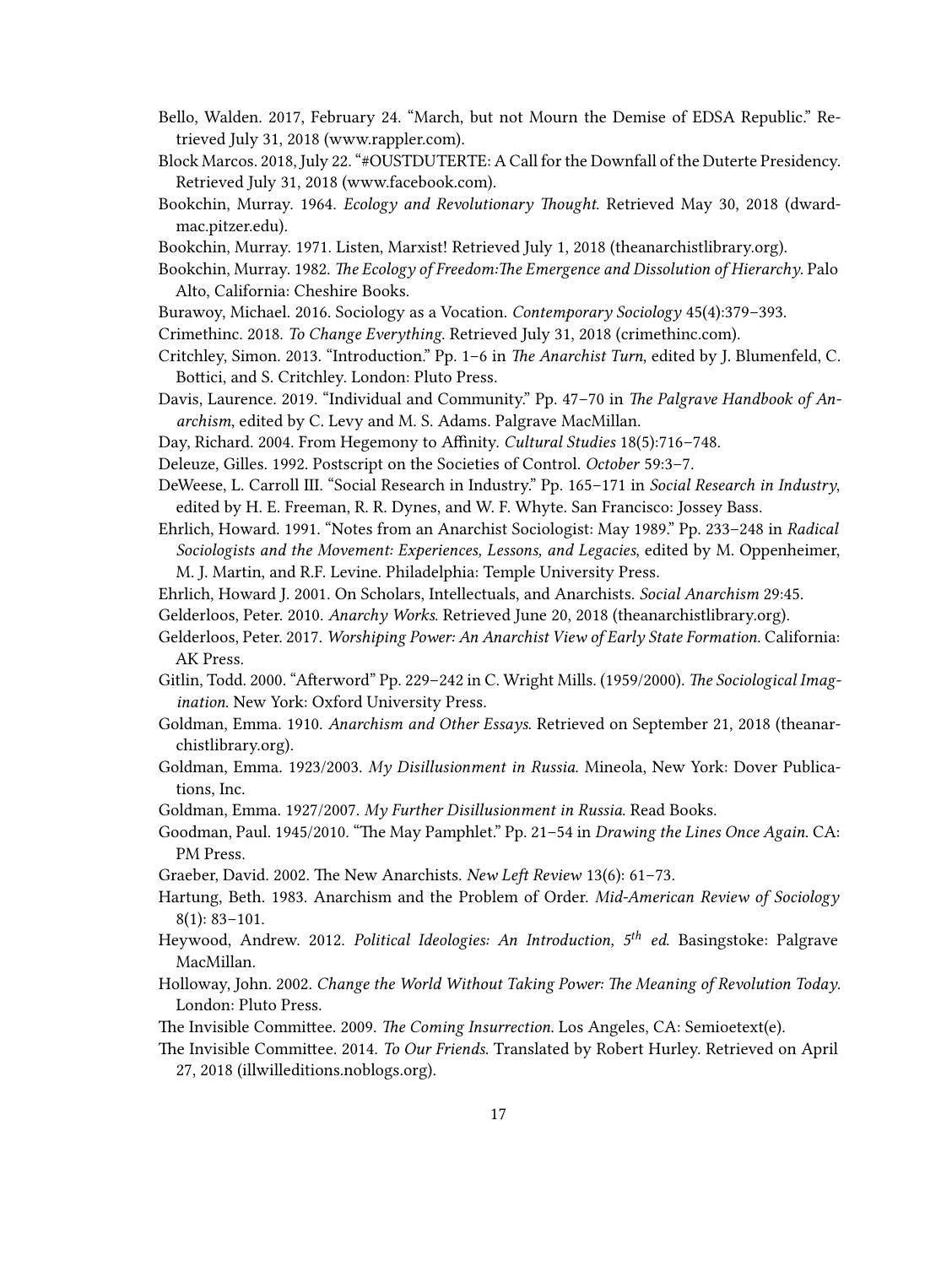- The Invisible Committee. 2017. *Now*. Translated by Robert Hurley. Retrieved May 1, 2018([ill](https://illwilleditions.noblogs.org/files/2018/02/Invisible-Committee-NOW-READ.pdf)[willeditions.noblogs.org\)](https://illwilleditions.noblogs.org/files/2018/02/Invisible-Committee-NOW-READ.pdf).
- Kahn, Richard. 2010. *Critical Pedagogy, Ecoliteracy, and Planetary Crisis: The Ecopedagogy Movement*. New York: Peter Lang Publishers.
- Landauer, Gustav. 1910/2010. "Weak Statesmen, Weaker People!" Pp. 213–214 in *Revolution and Other Writings: A Political Reader*. Oakland, CA: PM Press.

Luhmann, Niklas. 1995. *Social Systems.* Stanford, CA: Stanford University Press.

Marx, Karl. 1852/1996. "The Eighteenth Brumaire of Louis Bonaparte." Pp. 31–127 in *Marx: Later Political Writings*, edited by Terrell Carver. Cambridge: Cambridge University Press.

- McQuarie, Donald. Fall, 1989. The Sociological Imagination: Reclaiming a Vision? *The American Sociologist* 20(3): 291–296.
- Miller, David. 1984. *Anarchism*. London and Melbourne: J.M. Dent.
- Mills, C. Wright. 1959/2000. *The Sociological Imagination*. New York: Oxford University Press.
- Mills, C. Wright (ed.) 1962. *The Marxists*. New York: Dell Publishing Co. Inc.
- Mills, C. Wright. 1963. *Power, Politics, and People: The Collected Essays of C. Wright Mills*, edited by I. L. Horowitz. New York: Oxford University Press.
- Mills, C. Wright. 2000. *Letters and Autobiographical Writings*. Berkeley: University of California Press.
- Milstein, Cindy. 2010a. "Anarchism and Its Aspirations." Pp. 10–77 in *Anarchism and Its Aspirations*. California: AK Press.
- Milstein, Cindy. 2010b. "Anarchism's Promise for Anticapitalist Resistance." Pp. 78–95 in *Anarchism and Its Aspirations*. California: AK Press.
- Montgomery, Nick, and carla bergman. 2017. *Joyful Militancy: Building Resistance in Toxic Times*. California: AK Press.
- Piketty, Thomas. 2014. *Capital in the Twenty-First Century*. Cambridge Massachusetts: The Belknap Press of Harvard University Press.
- Proudhon, Pierre-Joseph. 1840/1994. *What is Property?* Cambridge: Cambridge University Press.

Purkis, Jonathan. 2004. "Towards an Anarchist Sociology." Pp. 39–54 in *Changing Anarchism: Anarchist Theory and Practice in a Global Age*, edited by J. Purkis and J. Bowen. United Kingdom: Manchester University Press.

- Ramnath, Maia. 2019. "Non-Western Anarchisms and Postcolonialism." Pp. 677–696 in *The Palgrave Handbook of Anarchism*, edited by C. Levy and M. S. Adams. Palgrave MacMillan.
- Ross, Carne. 2019. "Preface." Pp. ix-xii in *The Palgrave Handbook of Anarchism*, edited by C. Levy and M. S. Adams. Palgrave MacMillan.
- Sethness-Castro, Javier. 2012. *Imperiled Life: Revolution Against Climate Catastrophe*. California: AK Press.
- Shantz, Jeff, and Dana W. Williams. 2014. *Anarchy and Society: Reflections on Anarchist Sociology*. Chicago, Illinois: Haymarket Books.
- Sitrin, Mariana A. 2012. *Everyday Revolutions: Horizontalism and Autonomy in Argentina*. London: Zed Books.
- Therborn, Goran. 2013. *The Killing Fields of Inequality*. Cambridge, England: Polity.
- Tindig Pilipinas. 2018, July 23. "The Emperor's New SONA." Retrieved July 31, 2018 [\(www.facebook.com\)](https://www.facebook.com/TindigPilipinas/photos/a.172987373250256/285835521965440).
- Ward, Colin. 1966. "Anarchism as a Theory of Organization." Retrieved May 29, 2018 [\(theanar](https://theanarchistlibrary.org/library/colin-ward-anarchism-as-a-theory-of-organization)[chistlibrary.org](https://theanarchistlibrary.org/library/colin-ward-anarchism-as-a-theory-of-organization)).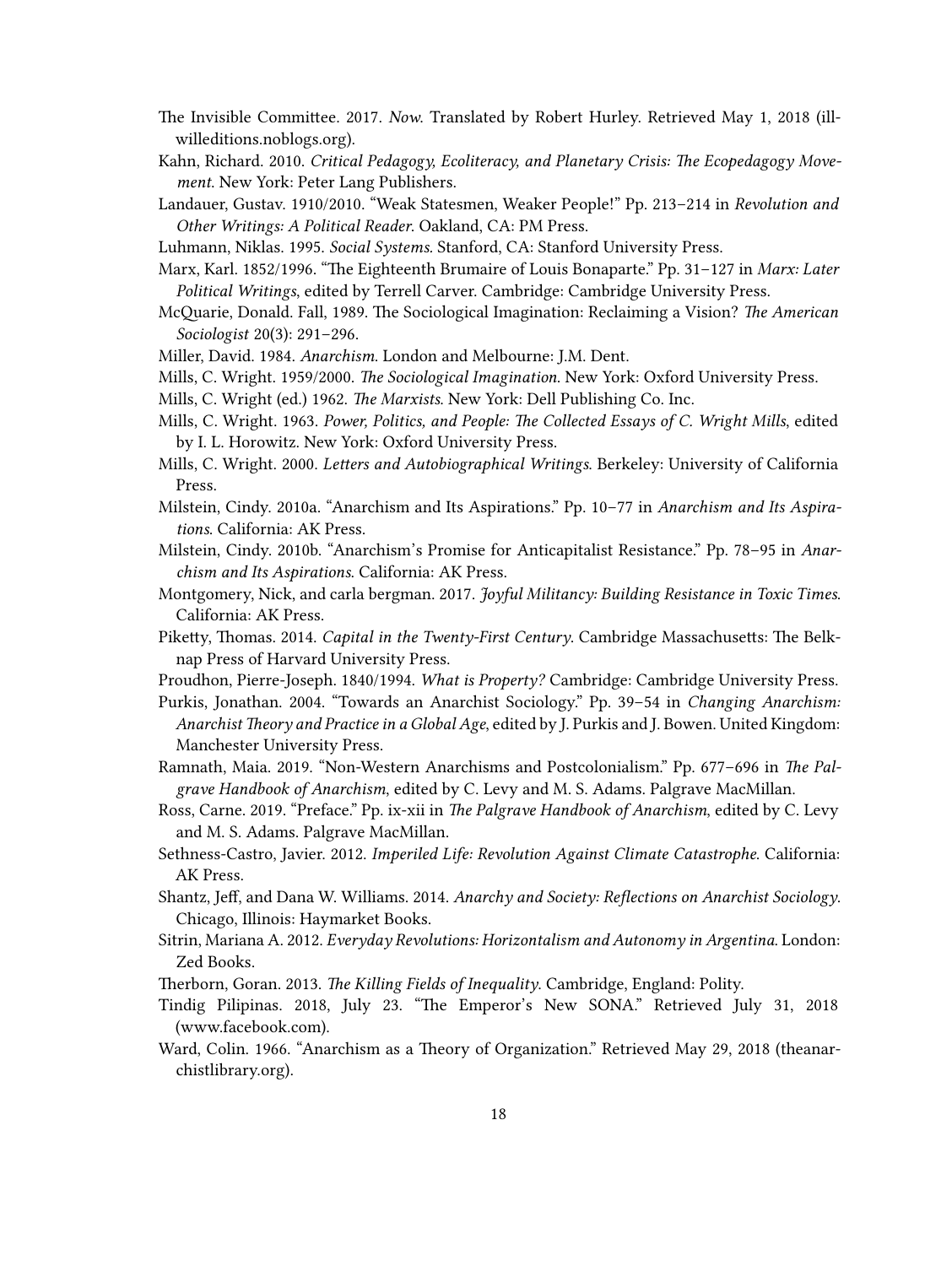Ward, Colin. 1982/1996. *Anarchy in Action, 2nd ed.* London: Freedom Press.

Wigger, Angela. 2016. Anarchism as Emancipatory Theory and Praxis: Implications for Critical Marxist Research. *Capital & Class* 40(1):129–145.